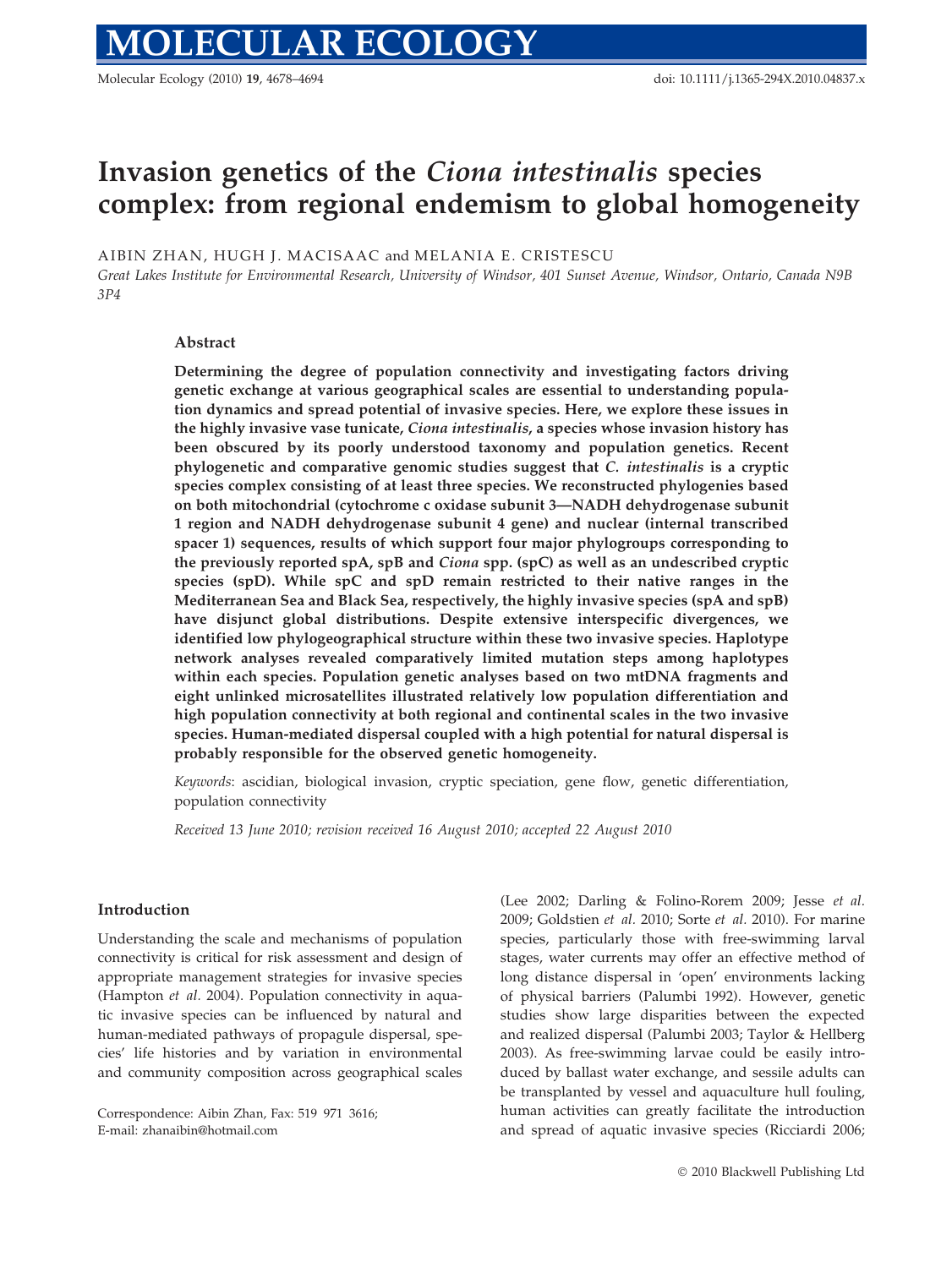Lambert 2007). In addition, many marine species show a large effective population size and high fecundity (i.e. large propagule pools), which may lead to the wide dispersal of a large number of propagules by water currents and/or human activities.

Recent population genetic studies show various levels of population connectivity among marine invasive species with various life history characteristics. While some species such as the European green crab Carcinus maenas and the colonial tunicate Symplegma rubra exhibit high degrees of population connectivity at various geographical scales (Dias et al. 2006; Tepolt et al. 2009), others such as the colonial tunicate Botryllus schlosseri show high genetic differentiation among different populations even at fine geographical scales (Ben-Shlomo et al. 2006), suggesting limited population connectivity. Even within the same species, the level of population connectivity varies at comparative geographical scales. For example, the solitary tunicate Styela clava exhibits a complicated scenario of population connectivity (Dupont et al. 2009). While migration was observed between some geographically distant populations, limited gene flow was detected at very small scales, suggesting various dispersal mechanisms in range expansion and occupancy by S. clava (Dupont et al. 2009). Moreover, the field of invasion biology has been lacking a good model system that would allow comprehensive ecological genetic studies at various geographical scales and comparative analyses on closely related species with various degrees of invasion capacities (but see Winkler et al. 2008).

The vase tunicate, Ciona intestinalis, a cold-water or temperate hermaphroditic solitary ascidian, has become a model system for developmental and evolutionary studies (Kano 2007; Dehal et al. 2002). However, its invasion history has been heavily obscured by its ambiguous taxonomic status. Recent studies have demonstrated that C. intestinalis consists of morphologically cryptic but genetically distinct species (Suzuki et al. 2005; Caputi et al. 2007; Iannelli et al. 2007; Nydam & Harrison 2007, 2010). Two of the species, the Northeast Pacific/Mediterranean type (spA) and the Northwest Atlantic type (spB), inhabit largely disjoint geographical regions worldwide but overlap in the English Channel (Caputi et al. 2007). In contrast, a third cryptic species, Ciona spp. (hereafter referred to as spC), was found only in one location of the Mediterranean Sea (Nydam & Harrison 2007, 2010). Because of the ambiguous taxonomy, worldwide distribution and cryptic invasions, the native range of C. intestinalis species complex remains highly debated (Therriault & Herborg 2008).

During the past century, C. intestinalis and its congener Ciona savignyi have invaded benthic communities throughout the temperate zone and have been extending geographical ranges even along tropical coasts (Kott 1952; Monniot & Monniot 1994; Lambert & Lambert 2003; McDonald 2004). In most invaded areas, C. intestinalis is a very competitive species that rapidly covers nearly 100% of the available substratum and excludes almost all of the native species in a short period of time (Ramsay *et al.* 2008). However, because of the ambiguous taxonomy within the genus Ciona, the invasion history remains uncertain for many areas. In North America, C. intestinalis was first detected in the benthic invertebrate community on the west coast in the early 1910s (Huntsman 1912). However, it is probably that specimens of C. savignyi, an Asian native congener, were misidentified at that time (Lambert 2003). C. intestinalis was probably introduced to the west coast around 1930s (Lambert & Lambert 1998; Blum et al. 2006). On the east coast of North America, only the bays in Prince Edward Island have been clearly demonstrated as the invasive distribution range, because this area has been newly invaded since 2004 (Ramsay et al. 2008). For the other regions on the east coast of North America, extensive debates have not resolved the origin of C. intestinalis, leading to a cryptogenic status (Therriault & Herborg 2008). Since the late 1960s, new populations of C. intestinalis were detected along the coasts of South America, Australia, Asia, New Zealand and South Africa (Monniot & Monniot 1994; Seo & Lee 2009; Rocha et al. 2009).

Generally, human activities such as ballast water exchange, vessel hull fouling and aquaculture transfers have been considered responsible for the recent range expansion of C. intestinalis (Carver et al. 2003; Lambert 2007). However, the large effective population size (Dehal et al. 2002), broadcast-spawning nature and the relatively long free larval phase of 1–5 days compared with other tunicates (Carver et al. 2003) indicate that Ciona might have a high potential for natural dispersal. The interaction between natural and humanmediated dispersal at various geographical scales remains largely unexplored. Moreover, there is little genetic information about the population genetic structure and the population connectivity at both large and regional geographical scales among cryptic species of the C. intestinalis species complex with various invasive abilities.

Here, we investigate the evolutionary relationships and invasion history of C. intestinalis species complex using phylogenetic and comparative phylogeographical analyses based on multiple mitochondrial and nuclear markers. Additionally, we measure population connectivity of highly invasive species at both continental and regional scales using population genetic analyses based on two mtDNA fragments and eight unlinked polymorphic microsatellite markers.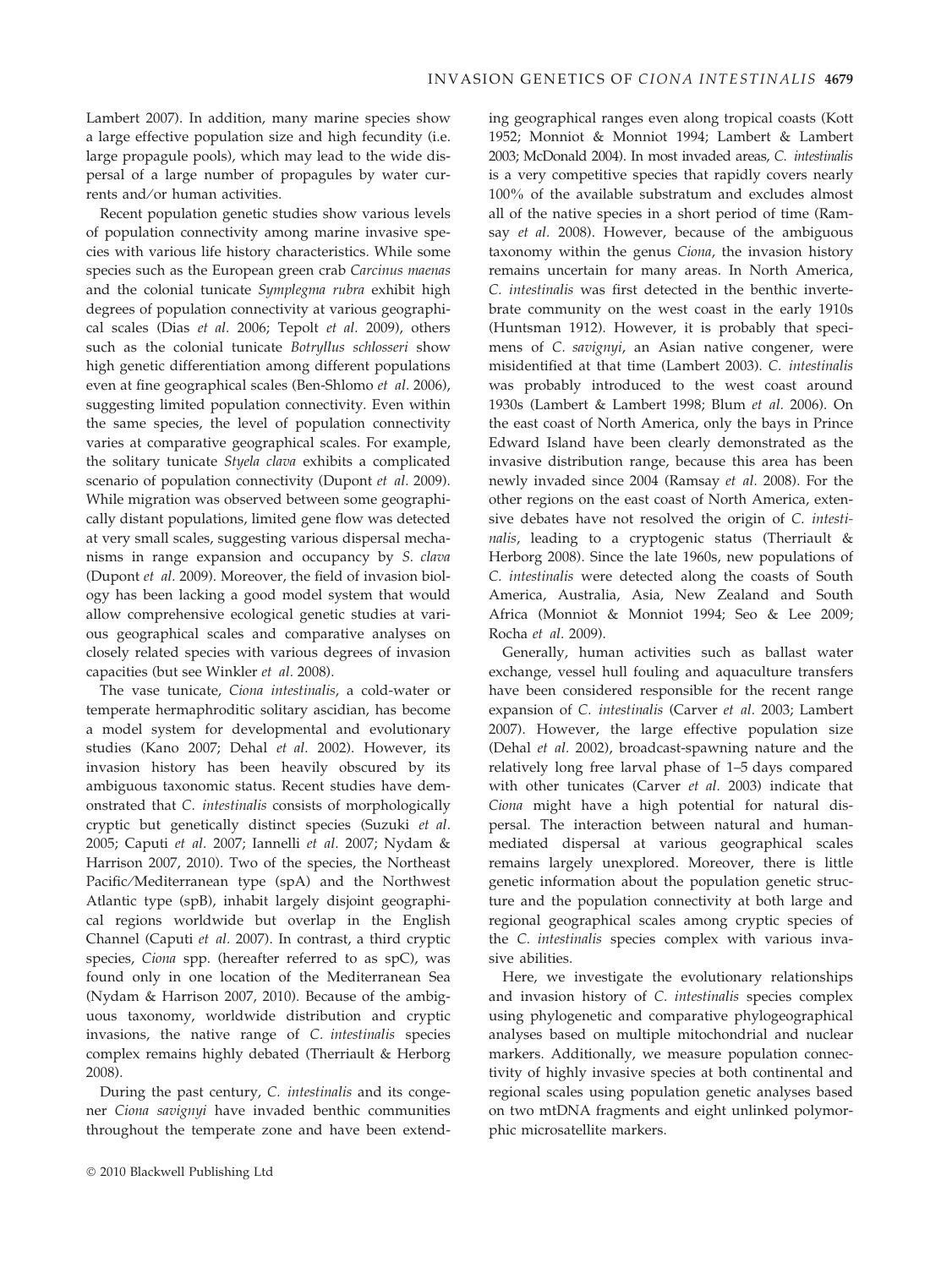# Materials and methods

## Samples collection

Our sampling design aimed to maximize the geographical coverage of Ciona intestinalis species complex for phylogenetic analyses and to provide intensive sampling of representative sites for population genetic studies. In total, 25 sites were selected along the coasts of five continents, of which ten were located in Europe, ten in North America, two in Asia, one in Africa and two in Oceania (Fig. 1, Table 1). For population genetic analyses, 12 representative sites—with more than 21 individuals per population—were selected (Fig. 1, Table 1). A total of 515 specimens were collected and stored in 95% ethanol at 4  $\degree$ C and subsequently analysed for genetic characterization (Table 1). With the exception of two individuals morphologically identified as Ciona roulei by Nydam & Harrison (2007), all other specimens were analysed using a 'blind' approach with no prior morphological identification to the species level, because of the lack of reliable diagnostic characters.

# DNA extraction, PCR amplification and sequencing

Total genomic DNA was extracted from  ${\sim}50$  mg of tissue according to the proteinase K method (Waters et al. 2000). Mitochondrial DNA (mtDNA) fragments including cytochrome c oxidase subunit 3—NADH dehydrogenase subunit 1 (COX3-ND1), NADH dehydrogenase subunit 4 gene (ND4) and nuclear internal transcribed spacer 1 (ITS1) fragment were amplified using four primer pairs (Table 2). Polymerase chain reaction (PCR) amplifications were performed according to the protocol described by Iannelli et al. (2007) with locus-specific annealing temperature (Table 2). Sequencing was per-

formed using forward primers and BigDye Terminator 3.1 sequencing chemistry on an ABI 3130XL automated sequencer. All mtDNA sequences that contained ambiguous sites were subsequently sequenced with the reverse primers. Nuclear fragments that contained double nucleotide calls were cloned using a pGEM T-easy vector system II (Promega) to verify the sequence of both alleles in heterozygous individuals.

# Phylogenetic analyses

All sequences were aligned using CODONCODE ALIGNER version 2.0.6 (CodonCode). Subsequently, alignments were inspected and edited manually. Bayesian inference (BI) and neighbour-joining (NJ) phylogenetic analyses were conducted on both the combined mtDNA and the nuclear ITS1 alignment using Ciona savignyi as outgroup (Nydam & Harrison 2007). To better resolve the phylogenetic relationships among members of the cryptic species complex, two to four individuals from each major clade were selected to construct phylogenies based on the combined mtDNA (COX3-ND1 and ND4) and nuclear (ITS1) fragments. All molecular evolution model parameters were estimated using MRMODELTEST version 3.7 (Posada & Crandall 1998) under the Akaike information criterion (AIC). Based on the results from MRMODELTEST, the models K81uf+I+G and TVM+G were selected for the combined mtDNA data and the nuclear ITS1, respectively. The BI analysis was conducted using MRBAYES version 3.2 (Ronquist & Huelsenbeck 2003). Trees were sampled every 100 generations for 2 million generations, and the first 25% of all the trees sampled before convergence were discarded as burn-in. NJ phylogenetic analyses were performed using MEGA version 4.0 (Tamura et al. 2007) based on nucleotide distances corrected using the Tamura–Nei model (Tamura & Nei 1993). Clade support was



Fig. 1 Distribution of sampling sites for Ciona intestinalis species complex. Site IDs as per Table 1. The populations used for population genetic analyses were underlined.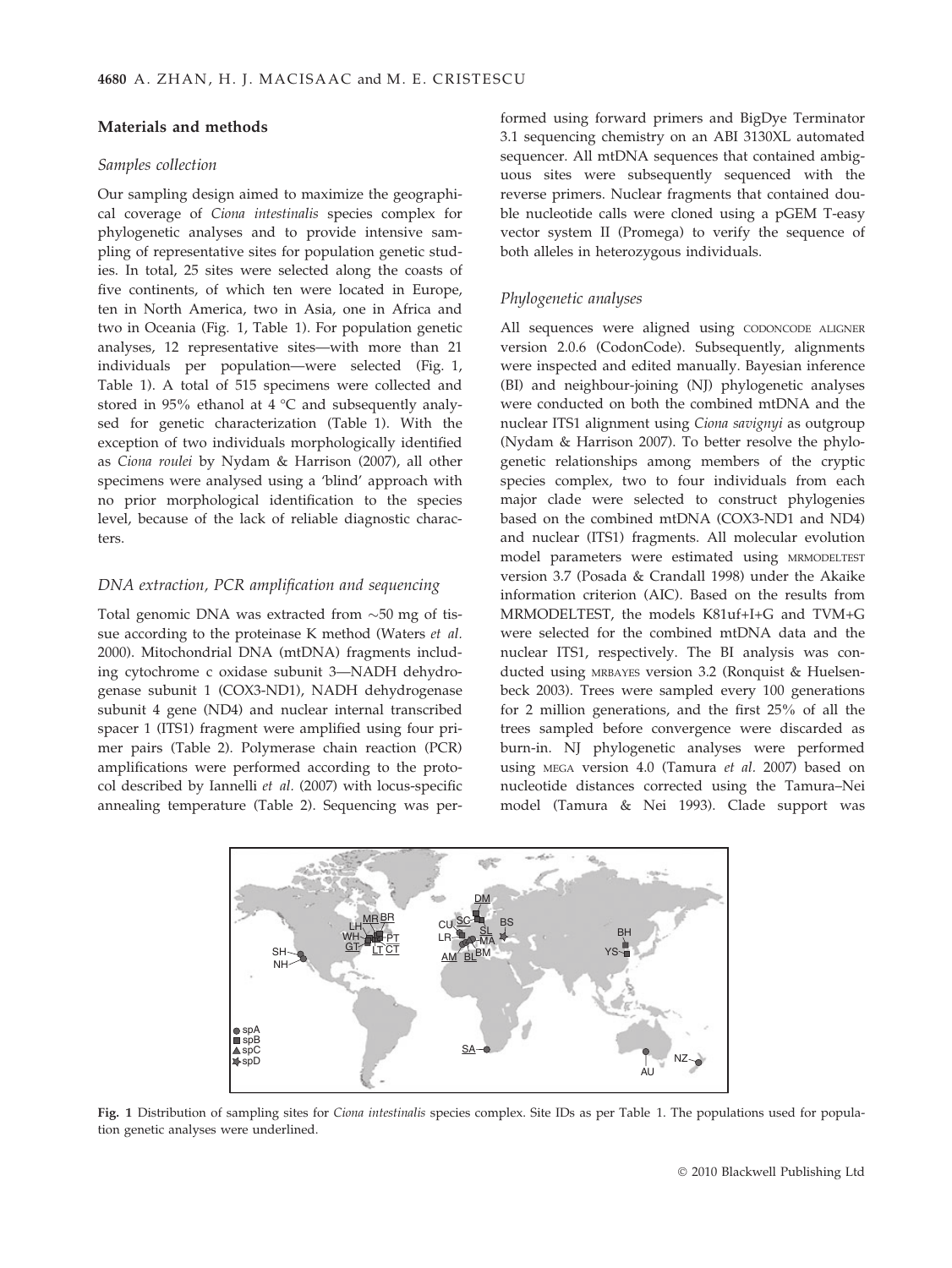|                |                                                                            |                | mtDNA                   |                                                                                                                                                                                                                                                                                                                                                                                                                                                                                                                                                          |           |        | <b>ISI</b> |   |                       |                 |                                                                                                                                                                                                                                                                                                                                                                                                                                    |
|----------------|----------------------------------------------------------------------------|----------------|-------------------------|----------------------------------------------------------------------------------------------------------------------------------------------------------------------------------------------------------------------------------------------------------------------------------------------------------------------------------------------------------------------------------------------------------------------------------------------------------------------------------------------------------------------------------------------------------|-----------|--------|------------|---|-----------------------|-----------------|------------------------------------------------------------------------------------------------------------------------------------------------------------------------------------------------------------------------------------------------------------------------------------------------------------------------------------------------------------------------------------------------------------------------------------|
| Sample<br>name | Region/state and country                                                   | $\geq$         | $\overline{\mu}$        | Haplotype code                                                                                                                                                                                                                                                                                                                                                                                                                                                                                                                                           | 4         | K      | z          | n | Allele code           | $N_{\rm SSR}$   | Species                                                                                                                                                                                                                                                                                                                                                                                                                            |
| $\mathbf{M}$   | Arenys de Mar, Spain                                                       | 52             |                         | Ma01-Ma07                                                                                                                                                                                                                                                                                                                                                                                                                                                                                                                                                | 0.405     | 0.0004 |            |   | Na01, Na02            | 48              | Aqs                                                                                                                                                                                                                                                                                                                                                                                                                                |
| BL.            | Blanes, Spain                                                              | 26             |                         | Ma01-Ma03                                                                                                                                                                                                                                                                                                                                                                                                                                                                                                                                                | 0.195     | 0.0002 |            |   | Na01, Na02            |                 | Aqs                                                                                                                                                                                                                                                                                                                                                                                                                                |
| BR             | Brudenell River, PE, Canada                                                | $30\,$         | $\circ$                 | Mb04, Mb20–Mb24                                                                                                                                                                                                                                                                                                                                                                                                                                                                                                                                          | 0.692     | 0.0057 |            |   | Nb05-Nb07             | 30              | ąф                                                                                                                                                                                                                                                                                                                                                                                                                                 |
| J              | Chester, NS, Canada                                                        | 28             | $\overline{ }$          | Mb04, Mb20, Mb21, Mb27-Mb30                                                                                                                                                                                                                                                                                                                                                                                                                                                                                                                              | 0.743     | 0.0033 |            |   | Nb05, Nb06            | 25              |                                                                                                                                                                                                                                                                                                                                                                                                                                    |
| Μ              | Limfjorden, Denmark                                                        | 49             | $\overline{ }$          | Mb01-Mb07                                                                                                                                                                                                                                                                                                                                                                                                                                                                                                                                                | 0.675     | 0.0030 |            |   | Nb01, Nb02            | 54              |                                                                                                                                                                                                                                                                                                                                                                                                                                    |
| 5J             | Groton, CT, USA                                                            | 48             | $\Box$                  | Mb04, Mb08, Mb17, Mb20, Mb34-Mb40                                                                                                                                                                                                                                                                                                                                                                                                                                                                                                                        | 0.896     | 0.0004 |            |   | Nb05, Nb06            | 57              |                                                                                                                                                                                                                                                                                                                                                                                                                                    |
| $\Box$         | Port La Tour, NS, Canada                                                   | 29             | $\circ$                 | Mb04, Mb08, Mb11, Mb17, Mb31, Mb32                                                                                                                                                                                                                                                                                                                                                                                                                                                                                                                       | 0.889     | 0.0057 |            |   | Nb01, Nb03-Nb05, Nb09 | 29              | ng mangkang                                                                                                                                                                                                                                                                                                                                                                                                                        |
| MR             | Murray River, PE, Canada                                                   | $30\,$         | $\overline{r}$          | Mb04, Mb20, Mb21, Mb25, Mb26                                                                                                                                                                                                                                                                                                                                                                                                                                                                                                                             | $0.670\,$ | 0.0029 |            |   | Nb03, Nb05, Nb06      | 30              |                                                                                                                                                                                                                                                                                                                                                                                                                                    |
|                | Point Tupper, NS, Canada                                                   | $\overline{c}$ | $\mathbb N$             | Mb04, Mb11, Mb17, Mb20, Mb21, Mb28, Mb33                                                                                                                                                                                                                                                                                                                                                                                                                                                                                                                 | 0.752     | 0.0072 |            |   | Nb01, Nb04-Nb06, Nb08 | $\overline{21}$ | $\begin{array}{ccccccccc} \mathbb{R} & \mathbb{R} & \mathbb{R} & \mathbb{R} & \mathbb{R} & \mathbb{R} & \mathbb{R} & \mathbb{R} & \mathbb{R} & \mathbb{R} & \mathbb{R} & \mathbb{R} & \mathbb{R} & \mathbb{R} & \mathbb{R} & \mathbb{R} & \mathbb{R} & \mathbb{R} & \mathbb{R} & \mathbb{R} & \mathbb{R} & \mathbb{R} & \mathbb{R} & \mathbb{R} & \mathbb{R} & \mathbb{R} & \mathbb{R} & \mathbb{R} & \mathbb{R} & \mathbb{R} & \$ |
| E SA           | Cape town, South Africa                                                    | 28             | $\overline{ }$          | Ma01                                                                                                                                                                                                                                                                                                                                                                                                                                                                                                                                                     |           |        |            |   | Na01, Na02            | 28              |                                                                                                                                                                                                                                                                                                                                                                                                                                    |
| ${\tt S}$      | Salzhaff, Germany                                                          | 51             | $\overline{\mathbf{C}}$ | Mb04, Mb06, Mb09-Mb18                                                                                                                                                                                                                                                                                                                                                                                                                                                                                                                                    | 0.847     | 0.0026 |            |   | Nb <sub>04</sub>      | $\overline{5}$  |                                                                                                                                                                                                                                                                                                                                                                                                                                    |
| SC             | Schleimünde, Germany                                                       | $\mathcal{S}$  | $\circ$                 | Mb02, Mb04, Mb06, Mb11, Mb18, Mb19                                                                                                                                                                                                                                                                                                                                                                                                                                                                                                                       | 0.717     | 0.0054 |            |   | Nb04-Nb06             | $\approx$       |                                                                                                                                                                                                                                                                                                                                                                                                                                    |
| JN             | Port Lincoln, SA, Australia                                                |                | 4                       | Ma07-Ma10                                                                                                                                                                                                                                                                                                                                                                                                                                                                                                                                                | 0.800     | 0.0013 |            |   | Na01                  |                 | $_{\rm spA}$                                                                                                                                                                                                                                                                                                                                                                                                                       |
| BH             | Bohai Sea, Liaoning, China                                                 |                | 3                       | Mb43-Mb45                                                                                                                                                                                                                                                                                                                                                                                                                                                                                                                                                | 0.318     | 0.0013 |            |   | Nb05, Nb06            |                 | $\operatorname{spB}$                                                                                                                                                                                                                                                                                                                                                                                                               |
| BМ             | Banyuls-sur-Mer, France                                                    |                | 3                       | Mr01, Mr02, Mc01                                                                                                                                                                                                                                                                                                                                                                                                                                                                                                                                         | 1.000     | 0.0062 |            |   | Nbr03, Nc01-02        |                 | C. roulei                                                                                                                                                                                                                                                                                                                                                                                                                          |
|                |                                                                            |                |                         |                                                                                                                                                                                                                                                                                                                                                                                                                                                                                                                                                          |           |        |            |   |                       |                 | <b>Ods</b>                                                                                                                                                                                                                                                                                                                                                                                                                         |
| BS             | Black Sea, Romania                                                         |                |                         | Md01-Md04                                                                                                                                                                                                                                                                                                                                                                                                                                                                                                                                                | 0.821     | 0.0063 |            |   | Nd01-Nd03             |                 | Gds                                                                                                                                                                                                                                                                                                                                                                                                                                |
| 5              | Concarneau, France                                                         |                |                         | Ma <sub>08</sub>                                                                                                                                                                                                                                                                                                                                                                                                                                                                                                                                         |           |        |            |   | Na01, Na02            |                 | Aqs                                                                                                                                                                                                                                                                                                                                                                                                                                |
| Ξ              | Little Harbor, NH, USA                                                     |                |                         | Mb <sub>42</sub>                                                                                                                                                                                                                                                                                                                                                                                                                                                                                                                                         |           |        |            |   | Nb05, Nb06            |                 | <b>SppB</b>                                                                                                                                                                                                                                                                                                                                                                                                                        |
| $\mathbb{R}$   | La Rochelle, France                                                        |                |                         | Mb <sub>08</sub>                                                                                                                                                                                                                                                                                                                                                                                                                                                                                                                                         |           |        |            |   | Nb <sub>03</sub>      |                 | SpB                                                                                                                                                                                                                                                                                                                                                                                                                                |
| МA             | Marseille, France                                                          |                |                         | Ma01                                                                                                                                                                                                                                                                                                                                                                                                                                                                                                                                                     |           |        |            |   | Na01                  |                 | spA                                                                                                                                                                                                                                                                                                                                                                                                                                |
| E              | Newport Harbor, CA, USA                                                    |                |                         | Ma13                                                                                                                                                                                                                                                                                                                                                                                                                                                                                                                                                     |           |        |            |   | Na01                  |                 | Åds                                                                                                                                                                                                                                                                                                                                                                                                                                |
| <b>SH</b>      | USA<br>Santa Barbara Harbor, CA,                                           |                |                         | Ma13                                                                                                                                                                                                                                                                                                                                                                                                                                                                                                                                                     |           |        |            |   | Na01                  |                 | Åqs                                                                                                                                                                                                                                                                                                                                                                                                                                |
| Fin            | Woods Hole, MA, USA                                                        |                | 3                       | Mb04, Mb27, Mb41                                                                                                                                                                                                                                                                                                                                                                                                                                                                                                                                         | 1.000     | 0.0741 |            |   | Nb <sub>03</sub>      |                 | spB                                                                                                                                                                                                                                                                                                                                                                                                                                |
| χS             | Yellow Sea, Shandong, China                                                |                | 3                       | Mb43, Mb44, Mb46                                                                                                                                                                                                                                                                                                                                                                                                                                                                                                                                         | 0.530     | 0.0013 |            |   | Nb05, Nb06            |                 | <b>SppB</b>                                                                                                                                                                                                                                                                                                                                                                                                                        |
|                |                                                                            |                |                         | All populations were used for phylogenetic analyses, while populations with population size >21 individuals (names bolded) were also used for population genetic analyses. The<br>C. roulei; and br, allele shared between spB and C. roulei. N, number of individuals tested for different molecular markers: mtDNA, ITS1, and microsatellite (SSR); n, number of<br>first letter in the haplotype/allele name denotes mtDNA and nuclear markers, respectively, and the second letter indicates species affiliation: a, spA; b, spB; c, spC; d, spD; r, |           |        |            |   |                       |                 |                                                                                                                                                                                                                                                                                                                                                                                                                                    |
|                | haplotypes/alleles; h, haplotypic diversity; $\pi$ , nucleotide diversity. |                |                         |                                                                                                                                                                                                                                                                                                                                                                                                                                                                                                                                                          |           |        |            |   |                       |                 |                                                                                                                                                                                                                                                                                                                                                                                                                                    |

Table 1 Collection sites, and mitochondrial (mtDNA)/nuclear (ITS1) diversity for Ciona intestinalis species complex Table 1 Collection sites, and mitochondrial (mtDNA) ⁄ nuclear (ITS1) diversity for Ciona intestinalis species complex

- 2010 Blackwell Publishing Ltd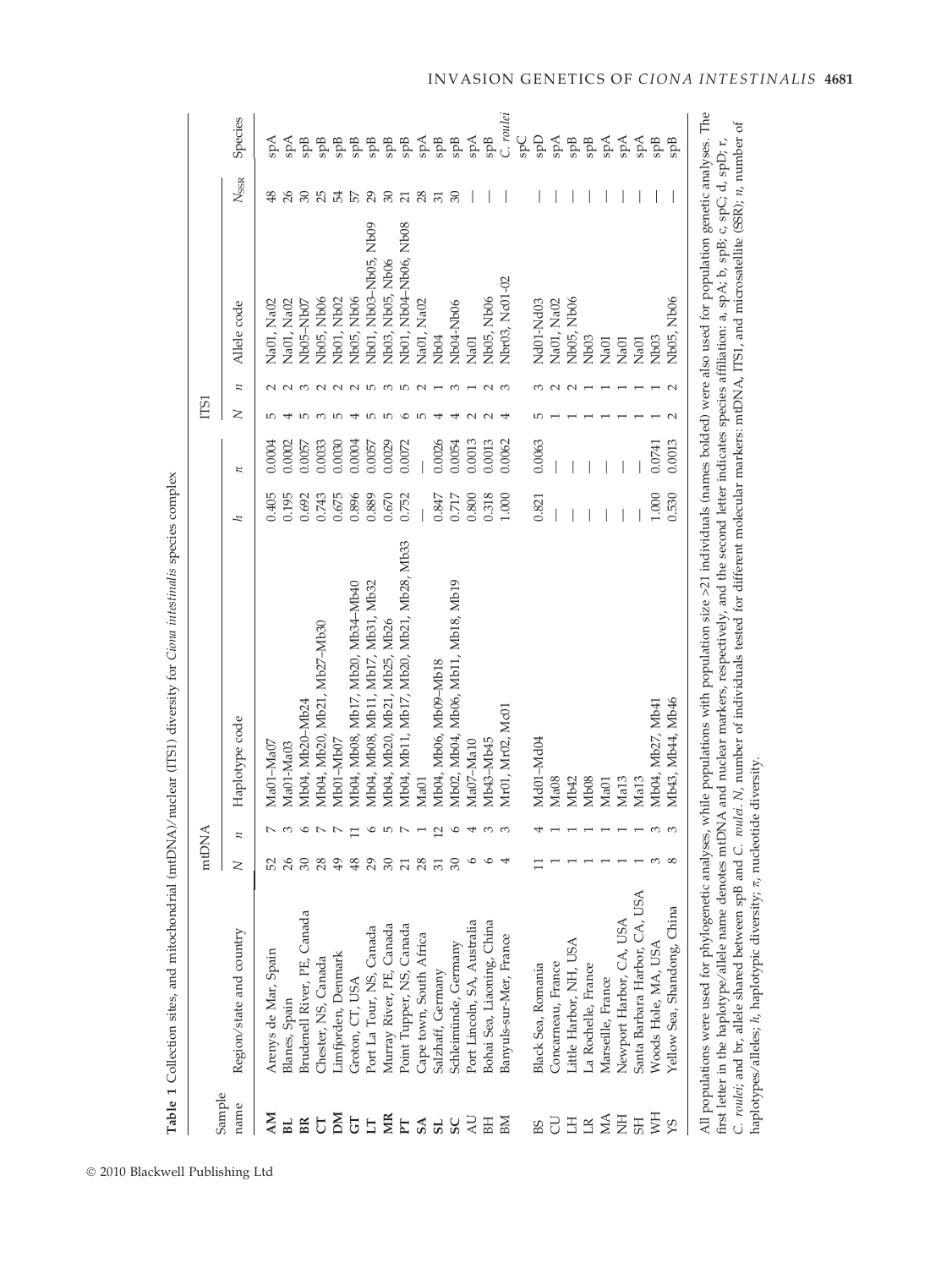## 4682 A. ZHAN, H. J. MACISAAC and M. E. CRISTESCU

| Locus name      | Primer sequences $(5'–3')$                                                                                                       | $T_{\rm a}$ | Repeats                                                           | Source                  | Marker location |
|-----------------|----------------------------------------------------------------------------------------------------------------------------------|-------------|-------------------------------------------------------------------|-------------------------|-----------------|
| COX3-ND1        | TX3F: GAGTGTGCKATTTGGTATTGAC<br>TN1R: ATYTGAGCYACTCCTCGAATTC                                                                     | 56          |                                                                   | Iannelli et al. (2007)  | mtDNA           |
| ND <sub>4</sub> | ND4F: CACTTYTCWTCRTGRAGTRGG<br>ND4R: TRACWGARCTAAAKGCYACAAT                                                                      | 56          |                                                                   | This study              | mtDNA           |
| ITS1            | ITS1F1: CCGATTGAATGGTTTAGTGAGG<br>ITS1F2: CATTTAGAGGAAGTAAAAGTCG<br>ITS1R1: GTGATCCACCGCCAAGAGCC<br>ITS1R2: AGGCCGCAATTCGCGTTCAG | 56          |                                                                   | This study              | Nuclear         |
| $Cin-1$         | F: AACGGTCCTGTACTGCCAAT<br>R: CGAGCTGAAACAGAAGGACTG                                                                              | 55          | $(AT)_{28}$                                                       | Andreakis et al. (2007) | 10p:976100      |
| $Cin-10$        | F: TGGATGTCCTGCTGCTACTG<br>R: TAAGCGAACACGGGGTGTAT                                                                               | 55          | $(TGAA)_{8}(TGGA)_{7}$<br>$(TGAA)_{8}(TGGA)_{6}$<br>$(TGAA)_{28}$ | Andreakis et al. (2007) | 9q: 66626       |
| $Cin-12$        | F: AATGTCGGTCCAAAGTAGGT<br>R: CTGCCAACAGACTTCTACAGC                                                                              | 55          | $(CTT)_{20}$                                                      | This study              | 3p: 3627203     |
| $Cin-13$        | F: ATTCCAGGTTCTTCATCCAT<br>R: ACTATTGAACAACCAAGCAG                                                                               | 55          | $(TA)_{31}$                                                       | This study              | 9q: 2589767     |
| $Cin-14$        | F: AGAAGACGACCGACATAGAC<br>R: AGTCAGGGCTAGTATTTACAC                                                                              | 50          | $(TG)_{22}$                                                       | This study              | 12p: 702886     |
| $Cin-15$        | F: ATCGCCAATGATTCCTAAAC<br>R: GTTACAAACAAGCCACATAC                                                                               | 50          | $(GAAT)_{18}$                                                     | This study              | 13q: 187235     |
| $Cin-16$        | F: GGTCTTTCATGTTGTATCCT<br>R: GTATGGCACCCAACCAAATG                                                                               | 55          | $(AT)_{21}$                                                       | This study              | 14p: 2988021    |
| $Cin-17$        | F: TCGCTTCCTTCTCCATAGTT<br>R: ACCGCCACGAGTAAATAAGT                                                                               | 54          | $(GAAT)_{11}$                                                     | This study              | 14q: 1367071    |

|  |  |  |  |  |  | Table 2 Molecular markers and their corresponding primers used in this study |  |  |  |  |
|--|--|--|--|--|--|------------------------------------------------------------------------------|--|--|--|--|
|--|--|--|--|--|--|------------------------------------------------------------------------------|--|--|--|--|

 $T_{\alpha}$ , optimal annealing temperature; Marker location for microsatellites shows chromosome number and starting nucleotide of the microsatellite DNA, based on the whole genome project (http://www.jgi.doe.gov/).

estimated using bootstrap analysis with 1000 replicates. Relationships between mtDNA haplotypes were further examined using a statistical parsimony haplotype network generated at the 95% connection limit with TCS version1.21 (Clement et al. 2000).

# Microsatellite DNA markers and genotyping

A total of eight unlinked microsatellites were used to conduct population genetic analyses (Table 2). Six markers were developed in this study based on the C. intestinalis spA genome sequence (http://www.jgi.doe.gov/), and two were developed by Andreakis et al. (2007). All markers were screened for polymorphism, evaluated for cross utility among all species and screened for high success amplification rate (>95%) to avoid null alleles. PCRs were performed in a volume of  $12.5 \mu L$  containing 1 U Taq DNA polymerase (Qiagen), 0.1 µM forward primer, 0.2 μm reverse primer, 0.2 μm fluorescent dye, 2 μm  $Mg^{2+}$ , 100 μm each dNTP and 25-100 ng DNA template. The thermal regime for PCR reactions was  $95 \text{ °C}$  for 5 min, followed by 35 cycles of 95  $\degree$ C for 30 s, locus-specific annealing temperature (Table 2) for 30 s, 72  $^{\circ}$ C for 30 s and a final extension at 72  $^{\circ}$ C for 5 min. Amplified fragments were separated on an ABI 3130XL automated sequencer with the GeneScan<sup>TM</sup>-500 LIZ<sup>TM</sup> internal size standard and scored using GENEMAPPER® version 4.0 (Applied Biosystems).

#### Population genetic analyses

Genetic diversity was calculated based on two mtDNA fragments and eight microsatellites. Intrapopulation genetic diversity for mtDNA was characterized by the standard indices of haplotype diversity (h) and nucleotide diversity  $(\pi)$  using DNASP version 5.00.07 (Rozas et al. 2003). Microsatellite-based intrapopulation diversity was evaluated by the number of alleles (A), allelic frequency  $(F)$ , allelic richness  $(A_r)$ , as well as the observed heterozygosity  $(H<sub>O</sub>)$  and the expected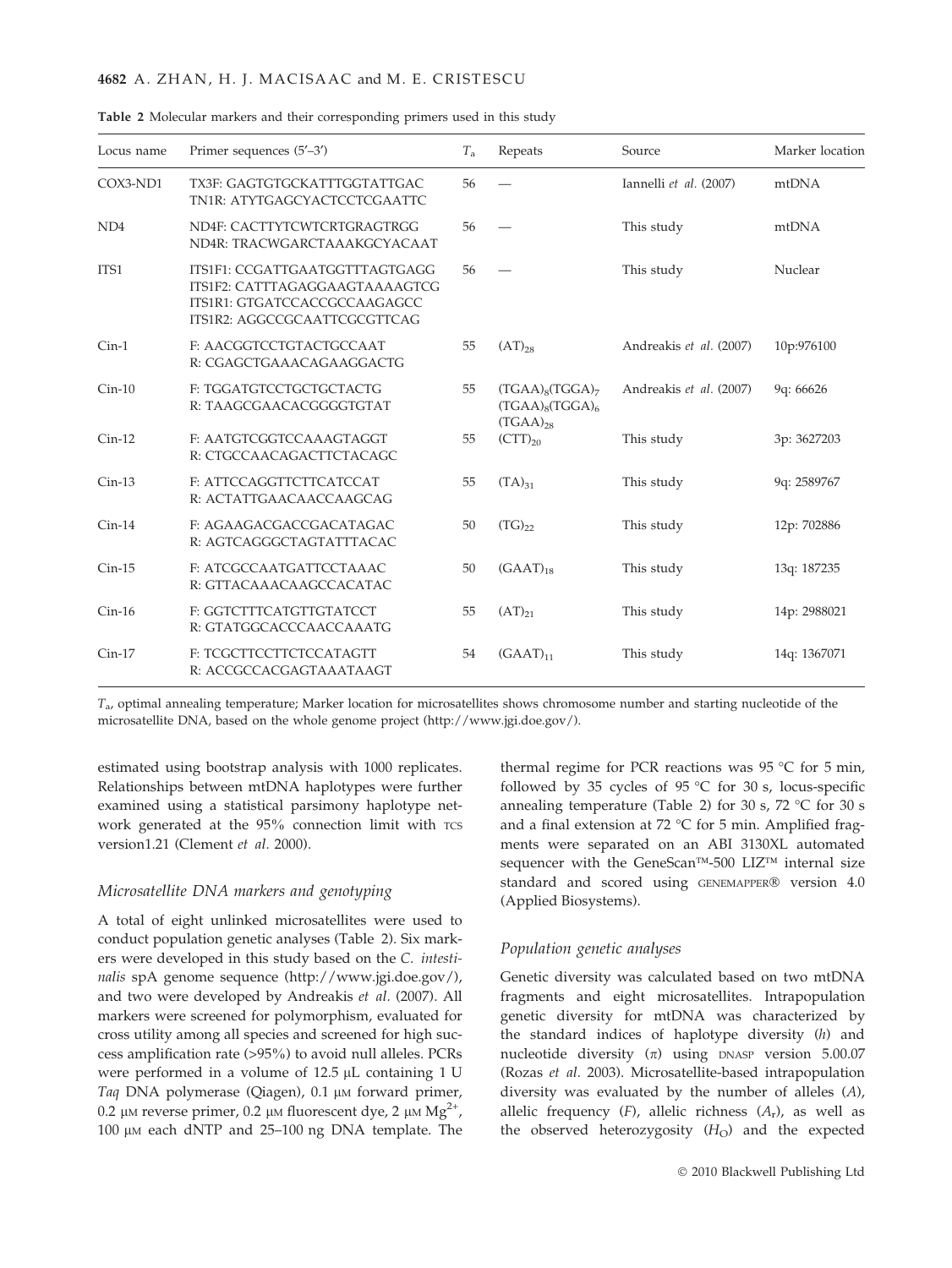heterozygosity  $(H_E)$  using  $F_{STAT}$  version 2.9.3.2 (Goudet 2001). The presence of null alleles was tested with the software MICRO-CHECKER version 2.2.0 (van Oosterhout et al. 2004). Markov chain method (Guo & Thompson 1992) was employed to estimate the probability of significant deviation from Hardy–Weinberg equilibrium (HWE) and genotypic linkage disequilibrium using GENEPOP version 3.4 (Raymond & Rousset 1995). Significance criteria were adjusted for the number of simultaneous tests using sequential Bonferroni corrections (Rice 1989).

Population differentiation was determined by  $F_{ST}$  ( $\theta$ estimator, Weir & Cockerham 1984) based on microsatellite markers for all population pairs using  $F_{STAT}$ . Additionally, the population differentiation was also assessed by  $\Phi_{ST}$  based on mtDNA with Tamura & Nei (TrN) substitution model using ARLEQUIN version 3.1 (Excoffier *et al.* 2005). A total of  $10^4$  permutations were performed to allow for significance after sequential Bonferroni corrections. Additionally, difference in allelic richness  $(A_r)$  and expected heterozygosity  $(H_F)$  among populations was tested using nonparametric statistics (Mann–Whitney  $U$  test) with loci as replicates in  $SPSS$ version 12 (SPSS Inc., Chicago, IL, USA). To assess hierarchical population genetic structure, an analysis of molecular variance (AMOVA) was conducted using both mtDNA and microsatellite data based on  $10^4$  random permutations with software ARLEQUIN. Sampling sites were classified into continental groups based on geographical distributions. Permutation tests were performed at three hierarchical levels: among groups (across continents), among sites within groups (across populations) and among individuals within sites (within populations).

To examine the most likely number of distinct genetic clusters (K) for spA and spB, a Bayesian, Markov Chain Monte Carlo-based approach implemented in STRUCTURE version 2.1 (Pritchard et al. 2000) was used to perform clustering for partitioning all individuals into an estimated number of subpopulations (K). We assessed likelihoods for models with the number of clusters ranging from  $K = 1$  to the total number of populations (three for spA and nine for spB). Ten independent runs were performed for each specified K-value to verify convergence. For each run, we used  $10^5$  generations discarded as burn-in followed by an additional  $10^6$  generations. The measure of  $\Delta K$  (Evanno et al. 2005) was used to infer the number of biologically relevant clusters. In addition, a nonequilibrium Bayesian method was applied to estimate recent migration rate (i.e. over the last several generations) using BAYESASS version 1.3 (Wilson & Rannala 2003). We ran a total of  $3 \times 10^6$  Markov chain Monte Carlo (MCMC) iterations, discarding the first  $10^6$  iterations as burn-in. Samples were collected

- 2010 Blackwell Publishing Ltd

every 2000 iterations to infer posterior probability distributions of parameters of interest.

Dispersal pattern on the east coast of North America, isolation by distance, was examined by testing the correlation between genetic distance  $(F_{ST}/(1-F_{ST})$  for microsatellite data and  $\Phi_{ST}/(1-\Phi_{ST})$  for mtDNA data) and geographical distance using the Mantel test with  $10^4$ permutations implemented in GENEPOP.

# Results

#### Sequence diversity and phylogenetic pattern

Of the 515 individuals examined by PCR, 450 (87%) were successfully amplified for both mtDNA fragments. The 633- bp alignment for COX3-ND1 region did not include gaps for the coding regions (COX3, trnK and ND1). However, higher level of polymorphism including insertions, deletions and nucleotide substitutions was observed in noncoding regions. Considering the gaps in the noncoding regions, we identified 34 haplotypes (GenBank accession nos. HM036361–HM036394) and 108 variable sites, of which 101 were parsimony informative. The 591- bp alignment for ND4 gene included 23 haplotypes (GenBank accession nos. HM036395–HM036417). The alignment contained 99 variable sites, of which 89 were informative based on the parsimony criterion. The combined mitochondrial fragments resulted in a total of 66 haplotypes (Table 1). A representative subset of 78 individuals from each major clade and/or sampling site was examined at the ITS1 locus (Table 1). A total of 17 alleles (GenBank accession nos. HM045478–HM045494) were detected across all species (Table 1).

Both BI and NJ phylogenetic analyses based on combined mtDNA sequences highly supported four major phylogroups, corresponding to the previously reported species (spA, spB and spC) plus a previously undescribed species, spD (Fig. 2a). Individuals morphologically identified as Ciona roulei were nested within the largest clade of spB (Fig. 2a). The fourth group, corresponding to the undescribed cryptic spD, was comprised of four haplotypes derived from 11 individuals collected from Black Sea. Interspecific Tamura–Nei corrected distances (11.1–18.4%) were much higher than intraspecific distances (<1.0%). Little phylogeographical structure was identified within the major phylogroups.

Nuclear phylogenies using both BI and NJ methods revealed largely congruent phylogenies with those based on mtDNA (Fig. 2b). The phylogenies based on combined mitochondrial and nuclear sequences (COX3- ND1, ND4 and ITS1) better resolved the relationships among different cryptic species. Interestingly, the sister species relationship between the highly invasive species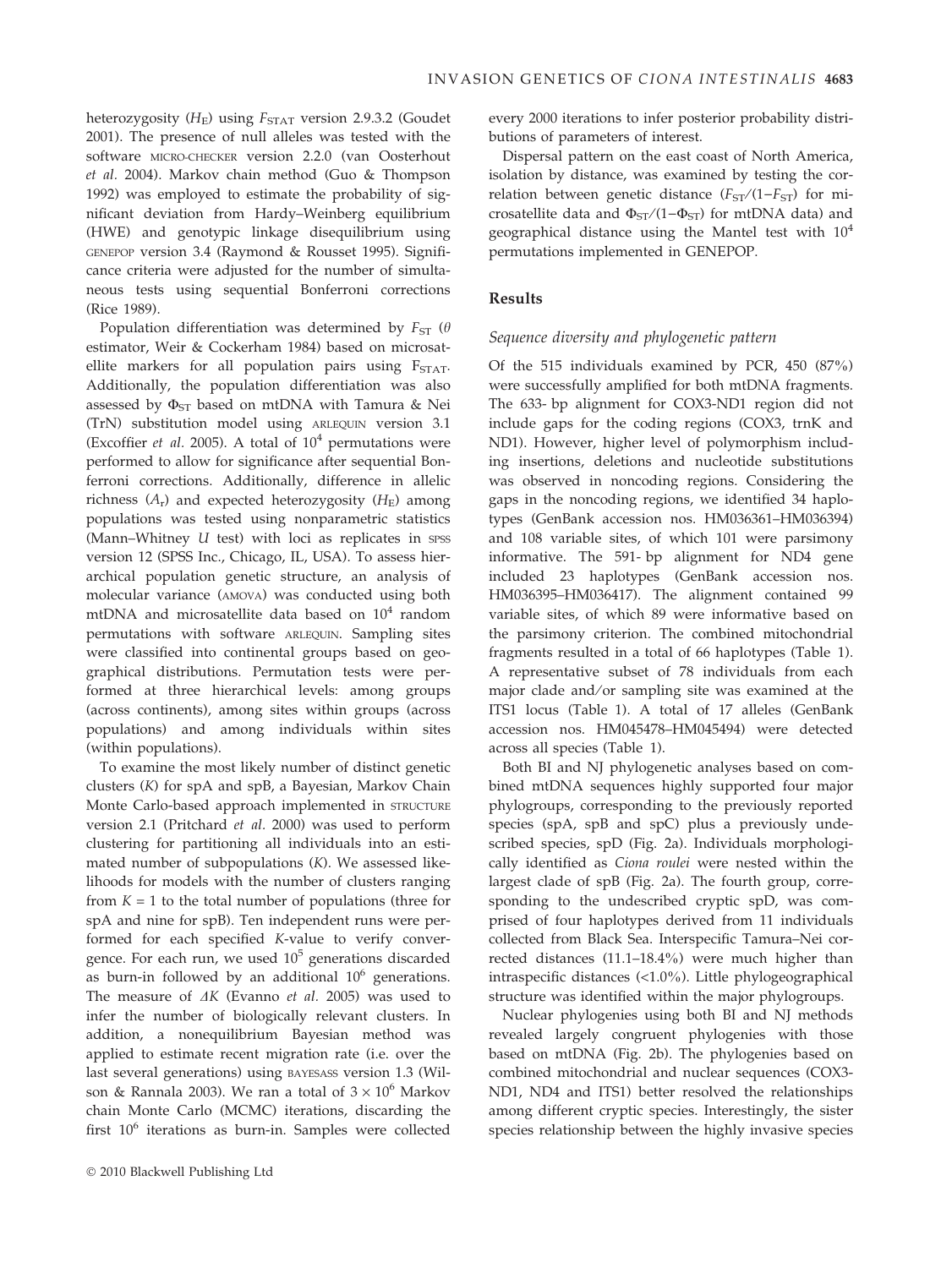

Fig. 2 Neighbour-joining trees based on (a) combined cytochrome c oxidase subunit 3—NADH dehydrogenase subunit 1 (COX3-ND1) and NADH dehydrogenase subunit 4 (ND4) haplotypes and (b) ribosomal internal transcribed spacer 1 (ITS1) alleles. Phylogenetic relationship among cryptic species was resolved by combining mtDNA and ITS1 sequences for two to four individuals from each cryptic species (c). Haplotype ⁄ allele names are as in Table 1. Bootstrap values for NJ reconstructions and posterior probabilities for Bayesian inferences (in percentage) are shown at major nodes.

(spA and spB) was not supported. Instead, spB and spD were shown to be most close to each other and then clustered with spA and spC (Fig. 2c).

The TCS network analyses based on mtDNA haplotypes for spA and spB show only several mutation steps within each cryptic species. The TCS networks for both species show star-shape patterns with a dominant haplotype with very high frequency at the centre. Derivatives with lower frequencies were connected to the dominant haplotypes by several mutation steps (Fig. 3). Generally, high-frequency haplotypes were not locality specific, and almost all high-frequency haplotypes for both species had widespread geographical distribution (Table 1, Fig. 3).

## Intrapopulation genetic diversity

Overall, spA had a smaller number of haplotypes per population than spB (3.7 vs. 7.4), as well as lower haplotype diversity (0.2000 vs. 0.7646) and nucleotide diversity (0.0002 vs. 0.0040) at mtDNA loci (Table 1). All eight microsatellite DNA loci were polymorphic across all sampling sites for both spA and spB (Table S1, Supporting Information). Generally, measures of microsatellite diversity were relatively high in both invasive species. Allelic richness  $(A_r)$  ranged from 5.1 to 5.9 (average 5.4) for spA and from 5.5 to 8.0 (average 6.8) for spB. Extremely high expected heterozygosity  $(H<sub>E</sub>)$  values were observed for all populations, ranging from 0.6547 to 0.6865 for spA and from 0.7701 to 0.8710 for spB (Table S1, Supporting Information). Deviations from HWE were observed at multiple loci and sampling locations. All of the deviated cases (60 of 103) showed significant heterozygote deficiency  $(P < 0.001)$  (Table S1, Supporting Information). After sequential Bonferroni corrections, no linkage disequilibrium was detected between any locus pairs in spA, and only three of 252 locus pairs were significant in spB.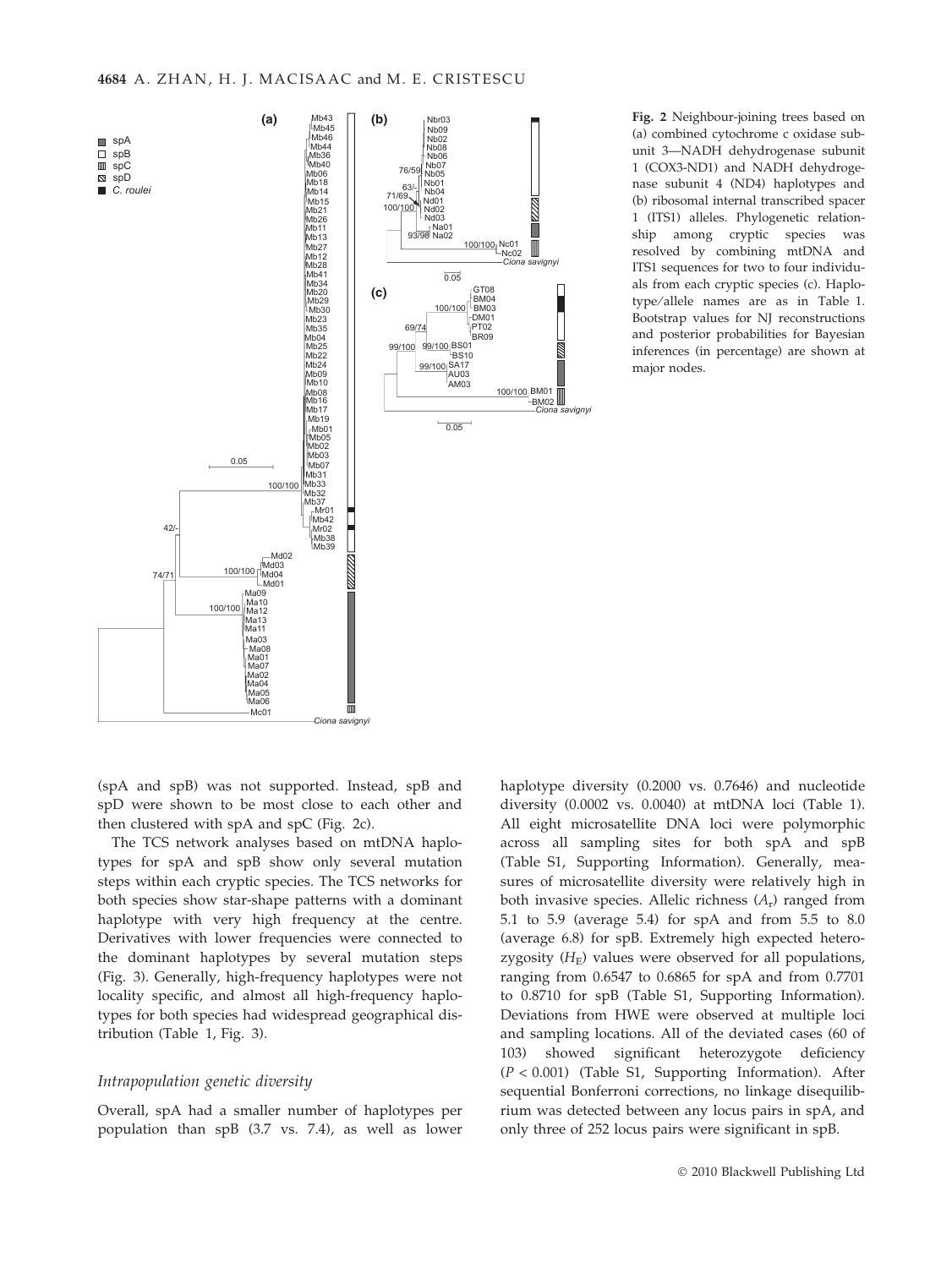

Fig. 3 The combined cytochrome c oxidase subunit 3—NADH dehydrogenase subunit 1 region (COX3-ND1) and NADH dehydrogenase subunit 4 gene (ND4) haplotype network generated with TCS for Ciona intestinalis spA (a) and spB (b). Haplotype names as per Table 1. Sampled haplotypes are indicated by circles and missing or unsampled haplotypes are indicated by hashes. Haplotypes are painted according to continents from which the sample was collected. Circle size is proportional to the observed haplotype frequency.

# Interpopulation genetic differentiation

Genetic diversity indices  $H<sub>E</sub>$  and  $A<sub>r</sub>$  were not statistically significant in all comparisons among different populations, including distantly isolated populations within each species (Table 3). Global  $F_{ST}$  values for  $spA$ and spB were 0.0395 and 0.0520, respectively, dramatically lower than the average values (0.2354) observed between the two invasive species (Table 3). Generally, relatively low genetic differentiation was observed between population pairs within two invasive species (Table 3; Table S2, Supporting Information).  $F_{ST}$  values varied from 0.0353 to 0.0543 for spA and from 0.0015 to 0.1489 for spB, while  $\Phi_{ST}$  ranged from  $-0.0014$  to 0.0180 for spA and from 0.0063 to 0.4760 for spB. Despite the large geographical isolation between the populations of spA, genetic differentiation was minimal and not statistically significant (Table 3; Table S2, Supporting Information). In contrast, a higher level of differentiation was detected between populations for spB (Table 3; Table S2, Supporting Information). Overall, genetic differentiation among European populations was higher than that among North American populations for spB (Table 3; Table S2, Supporting Information). For example, the highest values of  $F_{ST}$  were detected between population SL from Baltic Sea and other European and North American populations, while the values from the remaining population pairs were lower than 0.1 (Table 3). However,  $F_{ST}$  values between European and

North American populations were similar to those among European populations (0.0798 vs. 0.0902). Moreover, genetic differentiation between some European and North American populations were extremely low, for example  $F_{ST} = 0.0097$  for the DM (from Limfjorden, Denmark)—CT (from Chester, Canada) population pair (Table 3).

Hierarchical multilocus AMOVA using microsatellite data for both cryptic species show that more than 93% of variation was attributed to the among individuals within sites component and only a small portion to the among groups (across continents) and among populations within groups components (Table 4). Standard AM-OVA based on mtDNA data provided different proportions but yielded the same pattern of variation among components (Table 4).

# High population connectivity

Genetic clustering analyses did not show apparent substructure among three different populations of spA. Analyses on spB yielded the highest  $\Delta K$  for two genetic clusters, but no continent-specific cluster was detected (Fig. 4a). Under two clusters model for the whole data set, two populations from Europe (SC and SL) and four populations from North America (BR, MR, LT and PT) were assigned to two different clusters with the averaged membership coefficients (Q) greater than 85% (Fig. 4a). Individuals from the remaining populations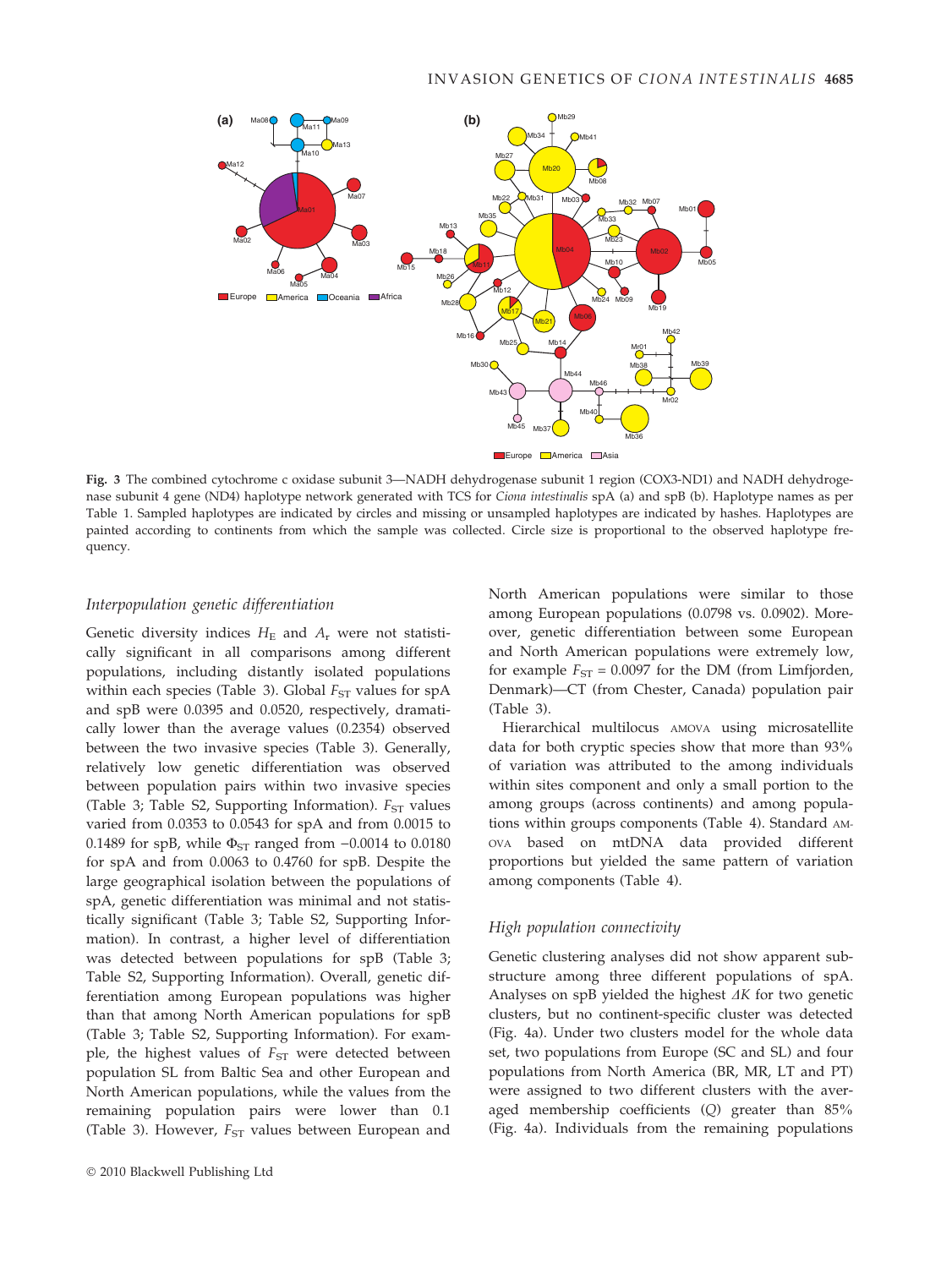| Species | Pop       | <b>AM</b> | БL          | $S\Lambda$  | M            | SC          | SL          | BR          | <b>NR</b>   | EI          | E           | 5           | 5           |
|---------|-----------|-----------|-------------|-------------|--------------|-------------|-------------|-------------|-------------|-------------|-------------|-------------|-------------|
| Aqs     | <b>NN</b> | ******    | 0.62 (0.76) | 0.61(0.79)  | 0.59 (0.180) | 0.16 (0.81) | 0.63(0.28)  | 0.64 (0.14) | 0.68 (0.16) | 0.64 (0.31) | 0.55 (0.13) | 0.30 (0.09) | 0.16 (0.06) |
|         | BL        | 0.353     | *****       | 0.98 (0.96) | 0.15 (0.12)  | 0.01 (0.01) | 0.19(0.25)  | 0.15(0.07)  | 0.19 (0.09) | 0.62 (0.16) | 0.11 (0.06) | 0.02 (0.03) | 0.01 (0.01) |
|         | <b>SA</b> | 0359      | 0.543       | *****       | 0.14 (0.07)  | 0.01 (0.00) | 0.17 (0.18) | 13 (0.04)   | 0.05        | 0.61 (0.14) | 0.10(0.02)  | 0.02 (0.01  | 0.00(0.00)  |
| SppB    |           | 0.2583    | 0.2165      | 0.2306      | *****        | 0.18(0.16)  | 0.94(0.68)  | 0.85 (0.89) | 0.97        | 0.32 (0.53) | 0.96 (0.84) | 0.56) 545   | 0.15(0.33)  |
|         | កន<br>ន   | 0.2340    | 0.1933      | 0.2053      | 0.0767       | $***$ ****  | 0.18(0.09)  | 0.08(0.13)  | 0.09(0.12)  | 0.08) 11.   | 0.15(0.09)  | 0.36 (0.24) | 0.91(0.42)  |
|         |           | 0.2803    | 0.2474      | 0.2563      | 0.0970       | 0.0968      | $***$ ****  | 0.93(0.57)  | 0.88 (0.64) | 0.24(0.84)  | 0.90(0.51)  | 0.43 (0.32) | 0.16(0.19)  |
|         | BR        | 0.2630    | 0.2225      | 0.2366      | 0.0633       | 0.0825      | 0.1399      | ******      | 0.94 (0.92) | 0.11 (0.26) | 0.78(0.95)  | 0.23(0.60)  | 0.07(0.33)  |
|         | ЙK        | 0.2671    | 0.2303      | 0.2426      | 0.0722       | 0.0892      | 0.1489      | 0.0015      | ******      | 0.26(0.44)  | 0.75 (0.86) | 0.23(0.54)  | 0.06(0.30)  |
|         | E         | 0.2613    | 0.2215      | 0.2337      | 0.0412       | 0.0830      | 0.1214      | 0.0341      | 0.0328      | *****       | 0.06 (0.16) | 0.18(0.07)  | 0.16(0.12)  |
|         |           | 9.2619    | 0.2208      | 0.2343      | 0.0354       | 0.0746      | 0.1202      | 0.0199      | 0.0325      | 0.0636      | ******      | 0.60) 14.   | 0.10(0.28)  |
|         | Б         | 1.2538    | 0.2121      | 0.2266      | 0.0097       | 0.0538      | 0.0672      | 0.0255      | 0.0381      | 0.0526      | 0.0085      | *****       | 0.29(0.61)  |
|         | 5         | 0.2368    | 0.1993      | 0.2105      | 0.0231       | 0.0448      | 0.0781      | 0.0481      | 0.0538      | 0.0627      | 0.0286      | $-0.0039$   | *****       |

(DM from Europe, and CT and GT from North America) did not appear to assign to a single cluster (Fig. 4a). When clustering analyses were run independently on European and North American populations, analyses still support two clusters for the North American populations (Fig. 4c). However, hierarchical structure was detected in European populations: populations DM and SC were assigned to one cluster, while population SL was assigned to the other cluster. When a group comprising populations DM and SC was examined subsequently, these two populations were assigned to two different clusters with the averaged Q larger than 90% (Fig. 4b). Runs for K values larger than three for each European population did not yield more clusters, suggesting no further significant substructure.

Migration rate as calculated with BAYESASS indicated a high level of current migration between continents in both invasive species (Table 5). Interestingly, the immigration and emigration rates were not equal. When the data were pooled based on continents, the European group showed very high emigration rate but very low or no immigration for both species. For example, emigration rate from Europe to South Africa is greater than 0.30 but immigration lower than 0.01 for spA. Similarly, emigration rate from Europe to North America is larger than 0.10 but immigration smaller than 0.03 for spB. When the analyses were performed at the population level, the high recent migration rate between European and North American populations was also very well evidenced (Table 5). High self-recruitment rate was observed for spB in Europe (Table 5), which is consistent with the relatively high pairwise  $F_{ST}$  values and hierarchical genetic structure (Table 3, Fig. 4). In contrast, high recent migration rates were observed between the North American populations (Table 5). Migration occurred not only between neighbouring populations but also between distant populations such as the BR-PT population pair (Table 5).

Isolation by distance analyses based on both mtDNA and microsatellite DNA show no correlation ( $P > 0.05$ ) between genetic and geographical distances, suggesting no pattern of isolation by distance.

# Discussion

# Invasion history in Ciona intestinalis species complex

Understanding the evolutionary and ecological causes responsible for the rapid spread of invasive species represents one of the main challenges for conservation biologists and environmental managers. Genome sequences of Ciona intestinalis and its relative Ciona savignyi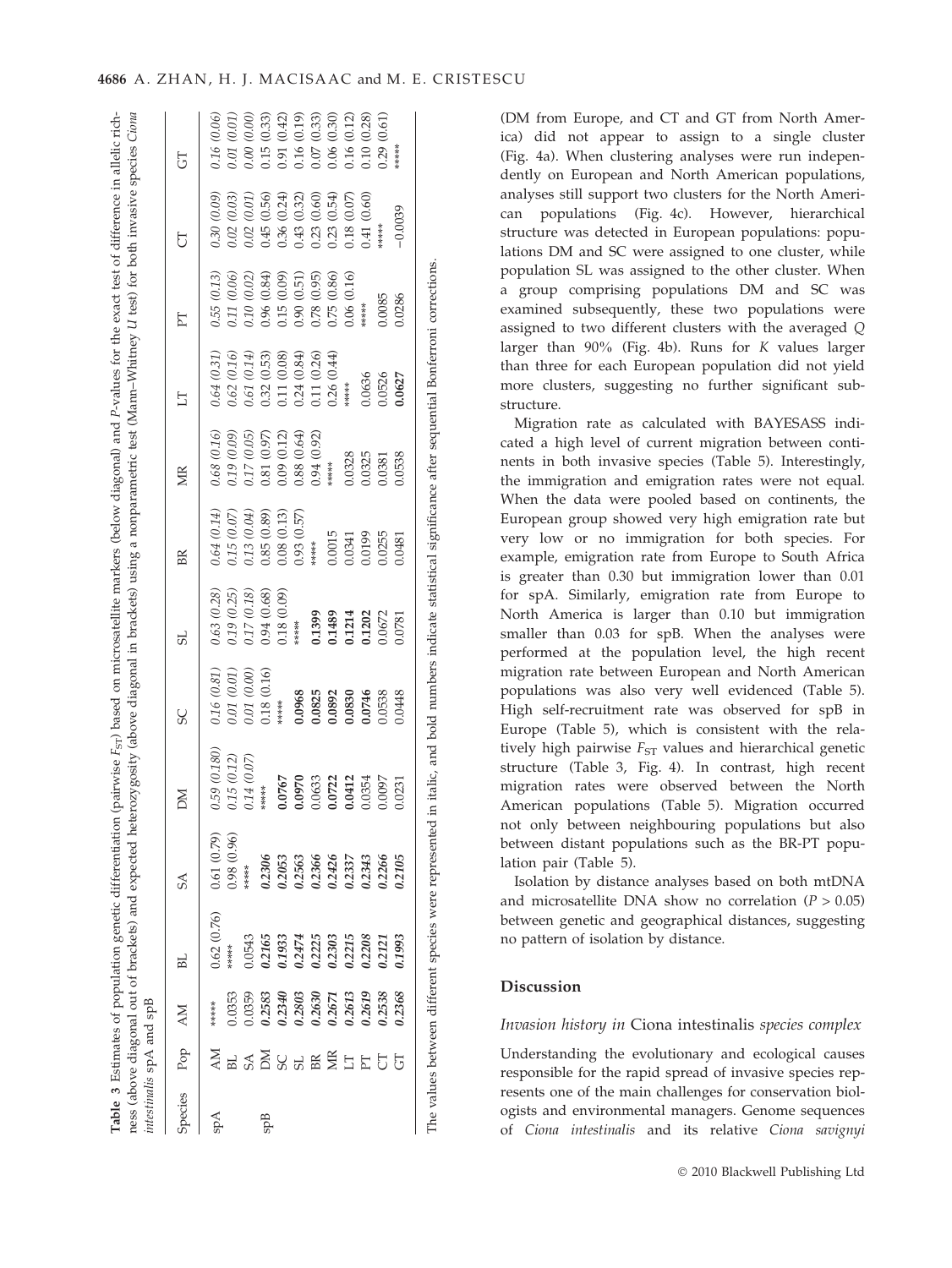| Cryptic<br>species | Source of variation                  | Sum of square | Variance<br>components | Percentage<br>variation | $P$ value |
|--------------------|--------------------------------------|---------------|------------------------|-------------------------|-----------|
| spA                | mtDNA                                |               |                        |                         |           |
|                    | Among groups                         | 0.19          | $-0.03$                | $-20.74$                | 0.01      |
|                    | Among populations within groups      | 2.12          | 0.04                   | 28.08                   | 0.03      |
|                    | Among individuals within populations | 15.18         | 0.15                   | 92.67                   | 0.40      |
|                    | Total                                | 17.48         | 0.16                   |                         |           |
|                    | Microsatellite                       |               |                        |                         |           |
|                    | Among groups                         | 3.43          | 0.01                   | 1.17                    | 0.00      |
|                    | Among populations within groups      | 2.50          | 0.03                   | 2.59                    | 0.00      |
|                    | Among individuals within populations | 187.32        | 1.00                   | 96.24                   | 0.30      |
|                    | Total                                | 193.26        | 1.04                   |                         |           |
| spB                | mtDNA                                |               |                        |                         |           |
|                    | Among groups                         | 5.71          | 0.02                   | 4.97                    | 0.00      |
|                    | Among populations within groups      | 19.14         | 0.06                   | 13.46                   | 0.00      |
|                    | Among individuals within populations | 106.02        | 0.38                   | 81.57                   | 0.04      |
|                    | Total                                | 130.87        | 0.46                   |                         |           |
|                    | Microsatellite                       |               |                        |                         |           |
|                    | Among groups                         | 22.82         | 0.03                   | 0.96                    | 0.00      |
|                    | Among populations within groups      | 98.14         | 0.20                   | 5.75                    | 0.00      |
|                    | Among individuals within populations | 1614.86       | 3.29                   | 93.29                   | 0.13      |
|                    | Total                                | 1735.82       | 3.52                   |                         |           |

Table 4 Results of the analysis of molecular variance (AMOVA) for two invasive species Ciona intestinalis spA and spB. Sites were separated into different continental groups based on geographical distribution



Fig. 4 Bayesian clustering of Ciona intestinalis spB genotypes performed in STRUCTURE for (a) all populations  $(K = 2)$ , (b) European populations  $(K = 3)$  and (c) North American populations  $(K = 2)$ . Each genotype is represented by a thin vertical line, with proportional membership in different clusters. Bold vertical lines separate collection sites, with site IDs indicated below the plot.

provide valuable tools for answering broad evolutionary questions related not only to development and evolution of chordates but also to invasion biology. However, the unsettled taxonomic status of the genus Ciona greatly obscures the invasion history of the group. While some researchers have proposed that C. intestinalis and C. savignyi be the only valid shallow water species recognized in the genus, and all other congeners should be made synonyms to C. intestinalis, others consider Ciona roulei and Ciona edwardsi to be valid species (see Kano 2007 and references therein). Recent molecular studies documented cryptic speciation within C. intestinalis, as well as the polyphyletic nature of C. roulei nested within spB (Caputi et al. 2007; Iannelli et al. 2007; Nydam & Harrison 2007, 2010).

Our results derived from both phylogenetic and population genetic analyses clearly support that C. intestinalis is a species complex. Three previously reported cryptic species (spA, spB and spC) were highly resolved in our phylogenetic reconstructions, and an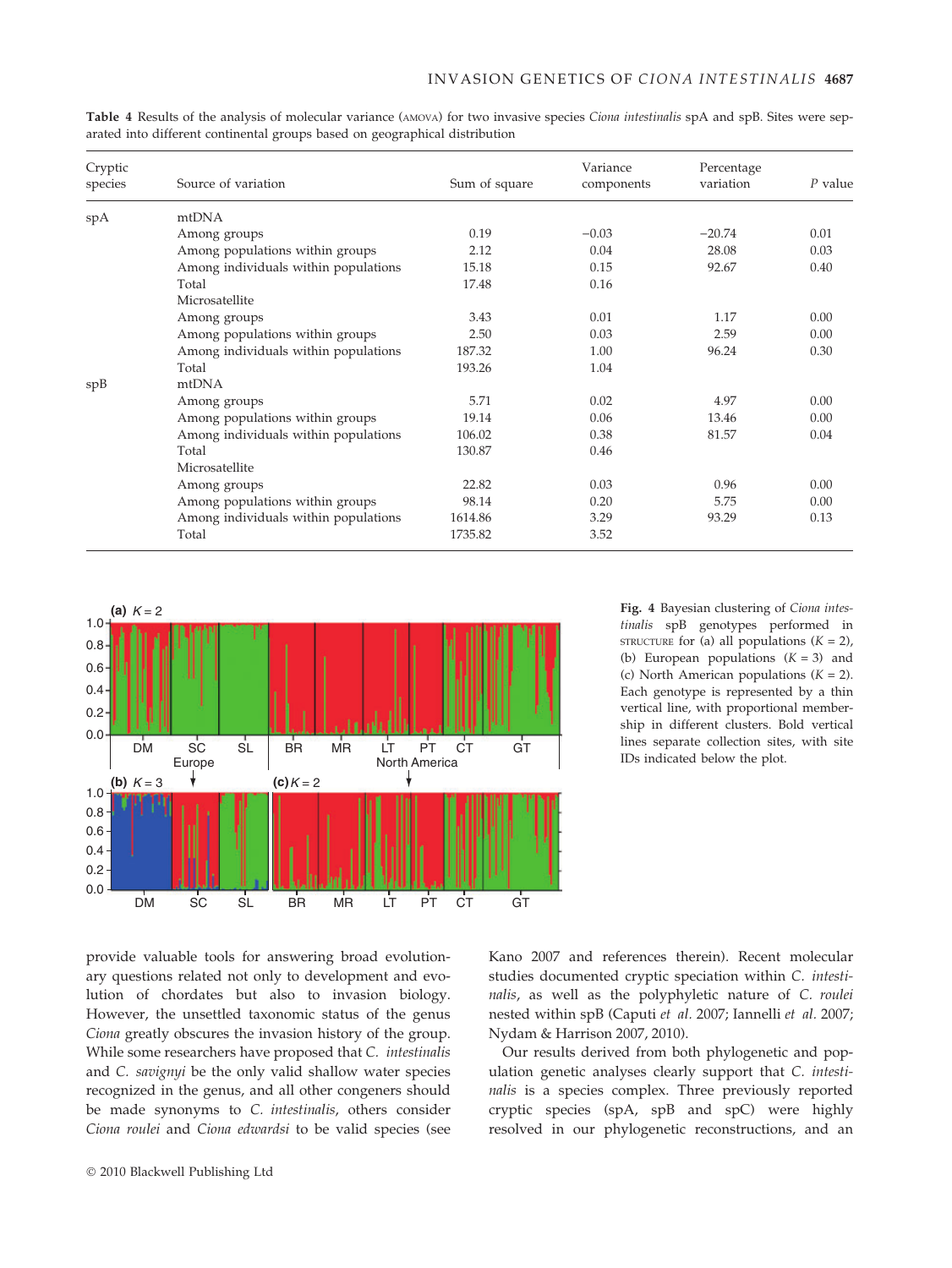|   |                |                                | Europe                                 |                                              | Africa                                       |                           |                           |                             |                             |                           |
|---|----------------|--------------------------------|----------------------------------------|----------------------------------------------|----------------------------------------------|---------------------------|---------------------------|-----------------------------|-----------------------------|---------------------------|
| ⋖ |                | <b>NN</b><br>$_{\mathrm{Pop}}$ |                                        | BL                                           | <b>SA</b>                                    |                           |                           |                             |                             |                           |
|   |                | 0.99<br><b>NN</b>              | $(0.97 - 0.99)$                        | $(0.24 - 0.33)$<br>0.30                      | $(0.26 - 0.33)$<br>0.31                      |                           |                           |                             |                             |                           |
|   |                | 0.00<br>BL.                    |                                        | 0.68                                         | 0.01                                         |                           |                           |                             |                             |                           |
|   |                | 0.00<br>SA                     | $(3.7e-5-1.6e-2)$<br>$(2.0e-5-1.6e-2)$ | $(4.0e-4-5.5e-2)$<br>$(0.66 - 0.72)$<br>0.02 | $(4.0e-4-4.2e-2)$<br>$(0.66 - 0.72)$<br>0.68 |                           |                           |                             |                             |                           |
|   |                | Europe                         |                                        |                                              | North America                                |                           |                           |                             |                             |                           |
| B | $\rm Pop$      | M                              | SC                                     | 5 <sub>L</sub>                               | BR                                           | ЙK                        | EI                        | FT                          | J                           | 5                         |
|   | MQ             | 0.99                           | 0.00                                   | 0.00                                         | 0.00                                         | 0.00                      | 0.01                      | 0.01                        | 0.09                        | 0.08                      |
|   | <b>SC</b>      | $(0.97 - 0.99)$<br>0.00        | $(3.2e-13-1.9e-2)$<br>0.98             | $(1.3e-13-1.2e-2)$<br>0.00                   | $(4.8e-12-1.5e-2)$<br>0.00                   | $(3.8e-7-2.6e-2)$<br>0.00 | $(4.0e-7-3.6e-2)$<br>0.00 | $(1.0e-7-3.4e-2)$<br>0.01   | $(0.03 - 0.17)$<br>0.04     | $(0.04 - 0.13)$<br>0.06   |
|   |                | $(7.5e-13-1.1e-2)$             | $(0.94 - 0.99)$                        | $(2.6e-13-1.2e-2)$                           | $(1.5e-12-1.3e-2)$                           | $(7.4e-7-2.5e-2)$         | $(1.3e-7-1.4e-2)$         | $(1.8e-7-3.7e-2)$           | $(2.7e-3-0.12)$             | $(0.02 - 0.17)$           |
|   | S <sub>L</sub> | 0.00                           | 0.00                                   | 0.99                                         | 0.00                                         | 0.00                      | 0.00                      | $0.01\,$                    | 0.06                        | 0.11                      |
|   |                | $(4.6e-14-9.8e-3)$             | $(2.9e-13-2.7e-2)$                     | $(0.96 - 0.99)$                              | $(3.1e-12-1.6e-2)$                           | $(1.3e-7-2.2e-2)$         | $(5.3e-7-2.7e-2)$         | $(1.9e-7-3.9e-2)$           | $(0.02 - 0.12)$             | $(0.07 - 0.17)$           |
|   | BR             | 0.00                           | 0.00                                   | 0.00                                         | 0.99                                         | 0.29                      | 0.29                      | 0.28                        | 0.11                        | 0.06                      |
|   | ЙK             | $(3.8e-13-9.2e-3)$<br>0.00     | $(8.1e-12-1.9e-2)$<br>0.00             | $(9.4e-13-1.0e-2)$<br>0.00                   | $(0.96 - 0.99)$<br>0.00                      | $(0.25 - 0.32)$<br>0.68   | $(0.24 - 0.33)$<br>0.00   | $(0.22 - 0.32)$<br>$0.01\,$ | $(0.04 - 0.19)$<br>$0.01\,$ | $(0.02 - 0.11)$<br>$0.00$ |
|   |                | $(3.2e-14-8.7e-3)$             | $(2.4e-12-1.6e-2)$                     | $(3.6e-12-1.1e-2)$                           | $(3.3e-12-1.2e-2)$                           | $(0.67 - 0.70)$           | $(1.6e-7-2.3e-2)$         | $(5.1e-7-3.4e-2)$           | $(4.6e-5-2.7e-2)$           | $(3.4e-5-0.02)$           |
|   | $\Box$         | 0.00                           | 0.00                                   | 0.00                                         | 0.00                                         | 0.00                      | 0.69                      | 0.10                        | $0.01\,$                    | 0.00                      |
|   |                | $(3.0e-13-1.0e-2)$             | $(9.3e-13-1.5e-2)$                     | $(2.6e-12-9.6e-3)$                           | $(2.7e-13-1.4e-2)$                           | $(2.9e-7-2.1e-2)$         | $(0.67 - 0.70)$           | $(0.08 - 0.14)$             | $(2.5e-5-3.3e-2)$           | $(4.7e-5-0.02)$           |
|   | FT             | 0.00                           | 0.00                                   | 0.00                                         | 0.00                                         | 0.00                      | 0.00                      | 0.58                        | $0.01\,$                    | 0.00                      |
|   |                | $(2.7e-13-9.7e-3)$             | $(1.9e-12-1.4e-2)$                     | $(8.4e-13-1.4e-2)$                           | $(3.2e-13-1.1e-2)$                           | $(1.3e-7-2.3e-2)$         | $(1.6e-7-2.4e-2)$         | $(0.56 - 0.62)$             | $(2.8e-5-2.6e-2)$           | $(3.2e-5-0.02)$           |
|   | <b>FD</b>      | $(8.1e-13-1.1e-2)$<br>0.00     | $(1.1e-12-1.5e-2)$<br>0.00             | $(4.2e-13-1.2e-2)$<br>0.00                   | $(3.7e-12-1.3e-2)$<br>0.00                   | $(1.5e-7-2.4e-2)$<br>0.00 | $(3.5e-7-2.1e-2)$<br>0.00 | $(3.2e-7-3.4e-2)$<br>0.01   | $(0.64 - 0.70)$<br>0.65     | $(1.1e-5-0.02)$<br>0.00   |
|   | 5              | 0.00                           | 0.00                                   | 0.00                                         | 0.00                                         | 0.00                      | 0.00                      | 0.01                        | 0.01                        | 0.67                      |
|   |                | $(1.7e-12-7.7e-3)$             | $(2.0e-12-1.3e-2)$                     | $(2.8e-12-1.1e-2)$                           | $(6.2e-12-1.4e-2)$                           | $(4.1e-7-2.5e-2)$         | $(6.3e-7-2.4e-2)$         | $(3.2e-7-3.2e-2)$           | $(2.5e-5-0.03)$             | $(0.67 - 0.69)$           |

4688 A. ZHAN, H. J. MACISAAC and M. E. CRISTESCU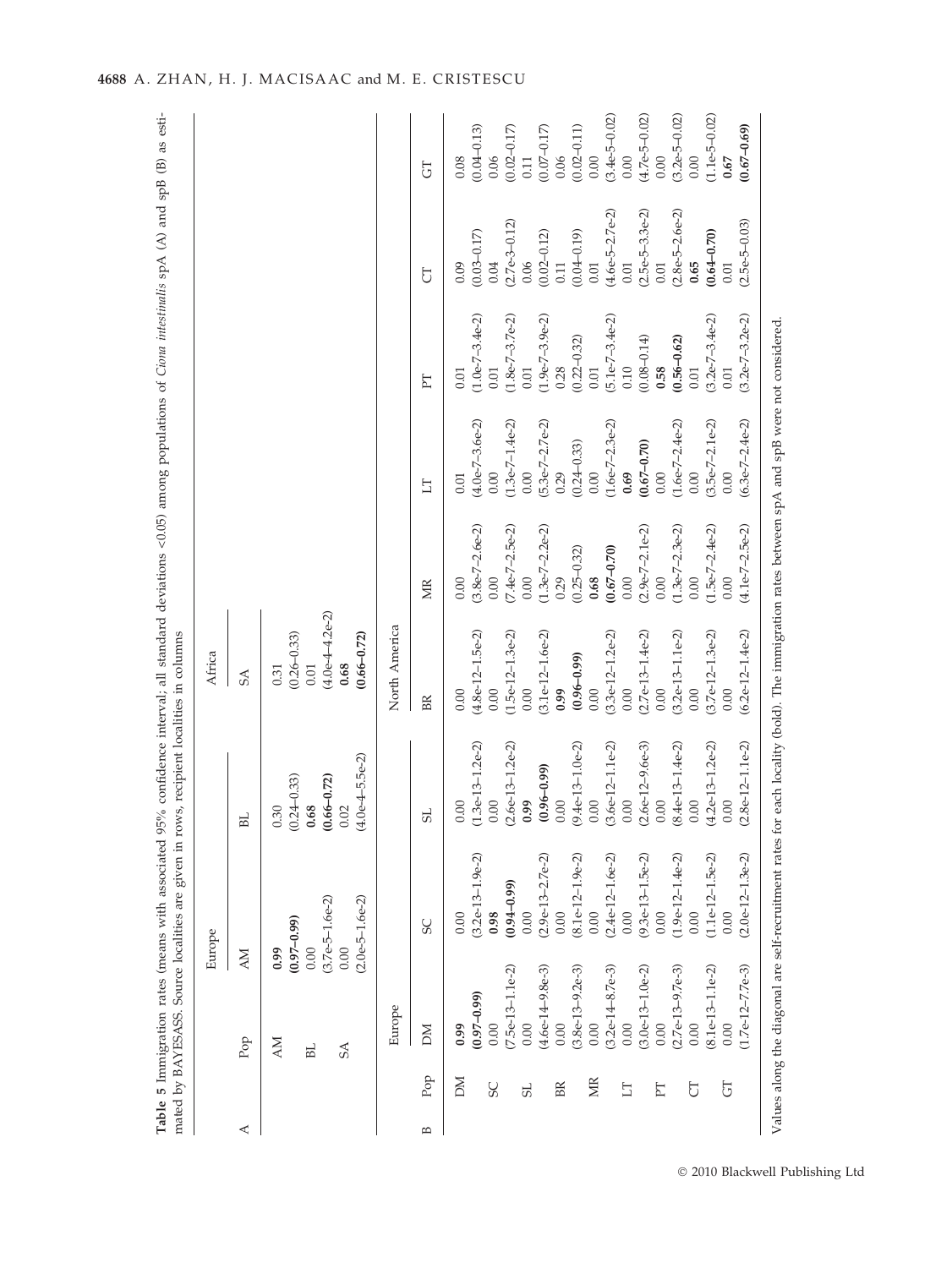undescribed cryptic species (spD) was strongly supported by both mtDNA and nuclear ITS1 (Fig. 2). Phylogenetic analyses grouped all the Black Sea isolates into one well-supported clade, highly divergent from the other clades (Fig. 2). Although our phylogenies did not include the geographically restricted and rare C. edwardsi, described only from Mediterranean Sea (Harant & Vernieres 1933), individuals sampled from the low salinity area in the northwestern Black Sea (Phyllophora field) probably represents a Pontic endemic and not C. edwardsi. Moreover, the high level of endemism in the Mediterranean Sea and Black Sea regions, coupled with the high level of nucleotide sequence divergence between the major clades (11.1–18.4%) which corresponds to about 5.5–12.0 Ma divergence time (1.5–2.5% per Myr, Martin & Palumbi 1993), suggests that C. intestinalis might have radiated sometime during the late Miocene in the brackish Sarmatian (10.5–8.2 Ma) or Pontian (8.2–6.3 Ma) Seas. Both paleo-basins fostered intensive radiation in many other brackish water or estuarine invertebrate groups such as crustaceans (Cristescu et al. 2003).

With the exception of the specimens that were morphologically identified as C. roulei, phylogenies based on both mtDNA and nuclear markers provide very clear species boundary (Fig. 2). Previous reciprocal fertilization trials using allopatric individuals of the two species, spA and spB, resulted in failures in fertilization or infertile hybrids with defective gametogenesis (Caputi et al. 2007). The results suggest that strong preand/or postzygotic mechanisms of reproductive isolation among cryptic species might explain why genetic hybrids were not detected in the wild (Caputi et al. 2007).

Based on phylogeographical analyses, species spA and spB are widely distributed worldwide. These two species occur on different coasts: while spA invaded the west coast of North America, coasts along Australia, New Zealand and South Africa, spB occupies the east coast of North America as well as the coasts of the Bohai Sea and the Yellow Sea. East Asian coasts were considered to be invaded by spA (Caputi et al. 2007); however, our results indicate that coastal areas of the Bohai Sea and the Yellow Sea were invaded by spB rather than by spA. The other two species, spC and spD, remain restricted to Black Sea and Mediterranean Sea, respectively.

# Genetic diversity within populations

Overall, we detected high intraspecific genetic diversity within the two highly invasive species (Table S1, Supporting Information). The expected heterozygosity  $(H_E = 0.6457 - 0.6865$  for spA and 0.7753-0.8710 for spB) detected in this study is comparable to the  $H_{\rm E}$ reported in other C. *intestinalis* studies (e.g.  $H_E = 0.73$ , Sordino et al. 2008) but higher than those in other solitary tunicates such as Styela clava  $(H_E = 0.48-0.63)$ , Dupont et al. 2009, 2010; Goldstien et al. 2010). The high level of  $H<sub>E</sub>$  is consistent with the unusual high level of genetic diversity reported in Ciona species. For example, high genetic diversity was revealed in an analysis of the whole genome data for C. savignyi. The single nuclear polymorphism ratio of 4.5% (Vinson et al. 2005; Small et al. 2007) is considered the highest in the animal kingdom (Sauvage et al. 2007). A very high degree of polymorphism was also observed in C. intestinalis (Procaccini et al. 2000; Kano 2007; Caputi et al. 2008). The large effective population size and high mutation rate are probably the major causes of the high level of intrapopulation diversity (Kimura 1983; Hedgecock et al. 2004). However, Small et al. (2007) suggested that extreme polymorphism in Ciona is probably associated with large effective population size rather than an elevated mutation rate.

Both invasive species show a massive deviation from HWE, and all deviations, representing 58.3% of all cases analysed, were attributed to heterozygote deficit (Table S1, Supporting Information). Similar or higher ratio of departure from HWE was previously reported in C. intestinalis (Sordino et al. 2008) and in other ascidians including the solitary tunicate S. clava (Dupont et al. 2010) and colonial tunicate Botryllus schlosseri (Ben-Shlomo et al. 2006). The departure resulting from heterozygote deficit might be explained by recurrent inbreeding (i.e. mating among kin and/or self-fertilization), subpopulation structure (i.e. Wahlund effect) and/or null alleles. Most populations in this study were sampled from enclosed or semi-enclosed waters such as marinas, where self-recruitment is dominant and reproduction between related individuals might be more common than in open habitats (Petersen & Svane 1995; Dupont et al. 2009). Moreover, settlement studies have demonstrated that C. intestinalis larvae generally settle very close to the adult individuals (Petersen & Svane 1995; Howes et al. 2007), increasing the possibility of breeding with related individuals. Additionally, fertilization studies in C. intestinalis indicate that self-sterility is not absolute (Rosati & Santis 1978; Kawamura et al. 1987); about 15–20% of individuals can self-fertilize (Rosati & Santis 1978; Kawamura et al. 1987). Moreover, subpopulation structure (Fig. 4) and high connectivity among populations (Table 5) suggest that a temporal and/or spatial Wahlund effect is probably another cause for the massive heterozygote deficit. Null allele has been recognized to be one important cause for heterozygote deficiency in many marine species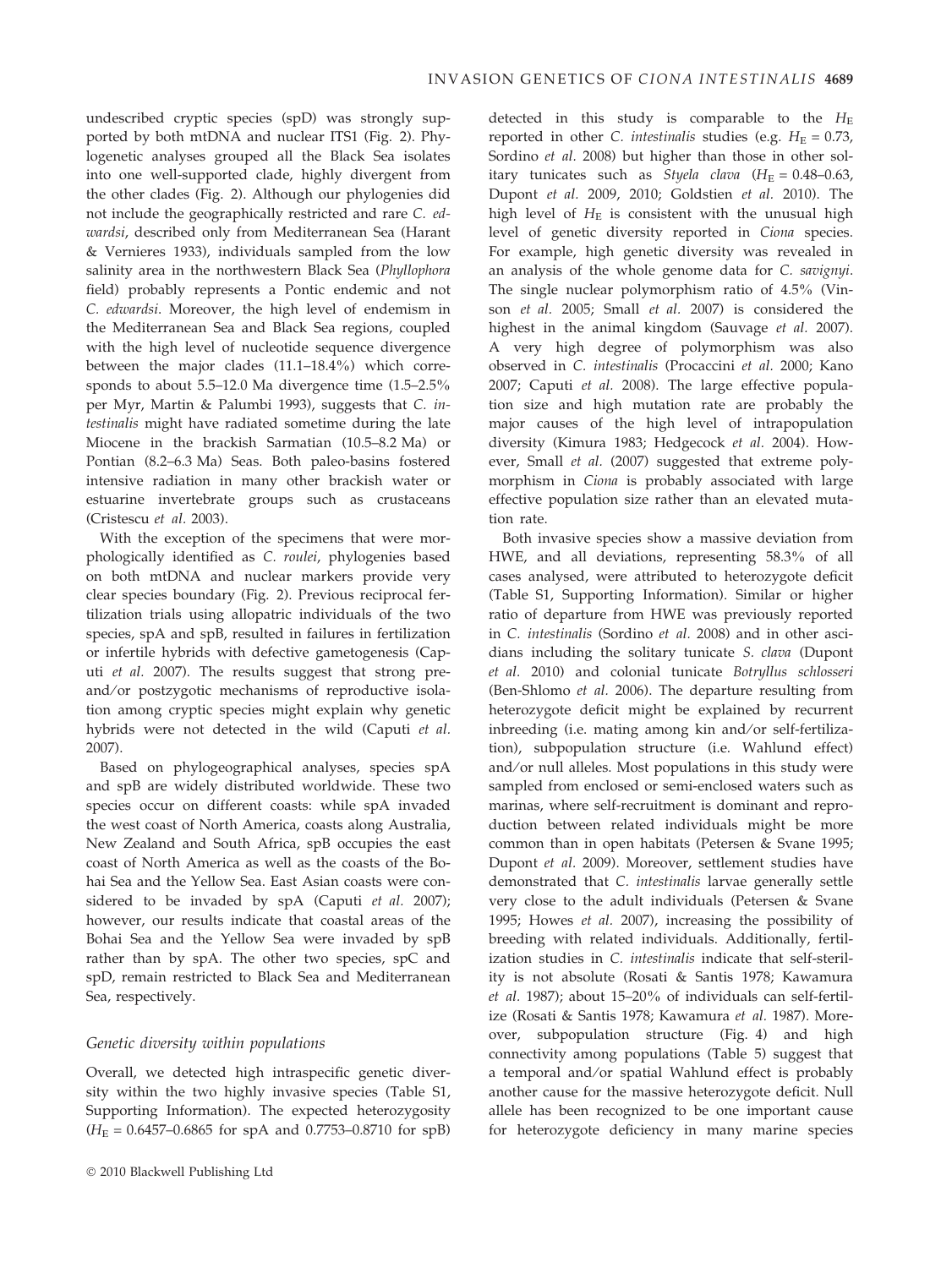(e.g. Hedgecock et al. 2004; Zhan et al. 2007). In the present study, MICRO-CHECKER suggested significant occurrence of null alleles in most heterozygote deficit cases (Table S1, Supporting Information). Null alleles in C. intestinalis could arise as a result of a highly polymorphic genome as mentioned previously. However, high successful PCR amplification rate (>90% across all populations) derived from strict locus selection suggests that the frequencies of null alleles at the selected loci should be much lower than those estimated by MICRO-CHECKER.

#### Interpopulation genetic differentiation

All analyses including pairwise  $F_{ST}$  (Table 3) and  $STRUC-$ TURE (Fig. 4) show no significant genetic differentiation among the populations of spA. Similarly, Caputi et al. (2007) found a very high level of genetic homogeneity and lack of geographical differentiation across a wide geographical area covering European waters, the west coast of North America and Asian coasts. The absence of geographical differentiation could be the outcome of recent population expansion (Caputi et al. 2007) coupled with the unobstructed gene flow among populations (Table 5).

By contrast, we observed different scenarios of population differentiation in Europe and North America for spB. Populations of spB from Europe exhibit a relatively high interpopulation genetic differentiation, which is supported by high pairwise  $F_{ST}$  values (Table 3) and  $\Phi_{ST}$  values (Table S2, supporting information), hierarchical genetic structure (Fig. 4) and limited gene flow (Table 5). The spatial genetic structure of spB in Europe was also evidenced by other population-based analyses (Caputi et al. 2007). However, spB in North America is generally represented by low genetic differentiation (Table 3; Table S2, Supporting Information) and high population connectivity (Table 5). Different levels of population differentiation were also observed even at local geographical scales in other marine invasive species including solitary tunicates such as S. clava (Dupont et al. 2009). When comparing genetic differentiation and migration rate, we observed consistent results in most population pairs, i.e. migration rates appear inversely correlated with pairwise  $F_{ST}$  and  $\Phi_{ST}$  values (Table S2, Supporting Information; Table 3; Table 5). However, several exceptions were observed, for example, pairwise  $F_{ST}$ value was as low as 0.0097 between two populations DM (Limfjorden, Denmark) and CT (Chester, NS, Canada), but no migration was detected. The highly invasive nature of C. intestinalis suggests that recent population separation is probably the reason for such disparities.



Fig. 5 Correlation between geographical distance in kilometres (x-axis) and genetic distance given as  $F_{ST}/(1-F_{ST})$  for microsatellite data and  $\Phi_{ST}/(1-\Phi_{ST})$  for mitochondrial data (y-axis). Solid circles and open squares represent data derived from mitochondrial and microsatellite markers, respectively.

#### High population connectivity

Generally, we observed a high level of connectivity at both continental and regional scales. The high population connectivity hypothesis is supported by low  $F_{ST}$ values (Table 3), nonsignificant differences in genetic diversity indices between populations (Table 3), no pattern of isolation by distance (Fig. 5) and a high level of recent gene flow (Table 5). High gene flow among populations may dilute effects of genetic bottlenecks and decrease genetic differentiation among populations (Nei et al. 1975).

At the intercontinental scale, some studies show intercontinental natural dispersal does occur but is insufficient to homogenize genetic variation among continents (e.g. Waters et al. 2000). Strong geographical patterns have been observed in species with similar biological characteristics to C. intestinalis, such as sea urchins (genus Echinometra; Palumbi et al. 1997). However, we observed relatively low pairwise  $F_{ST}$  values (Table 3) and high recent gene flow (Table 5) between European and North American populations. The low intercontinental genetic differentiation was also observed in other highly invasive solitary ascidians such as S. clava (Dupont et al. 2010). Although some ascidian adults can occasionally be dispersed attached to drifting logs, weeds and algal blades, this dispersal method appears to have a limited range and is not expected to be sufficient to homogenize genetic variation at an intercontinental scale (Dupont et al. 2010). The most likely cause for such a genetic pattern is the high level of humanmediated gene flow, and the most possible vectors are international shipping (Lambert 2007) and/or aquaculture transfer (Dijkstra et al. 2007). The effective population size of C. intestinalis is extremely large (Dehal et al. 2002). Furthermore, C. intestinalis can produce gametes continually as long as temperatures are suitable (Carver et al. 2003). Each mature individual can potentially spawn once daily over the spawning period and release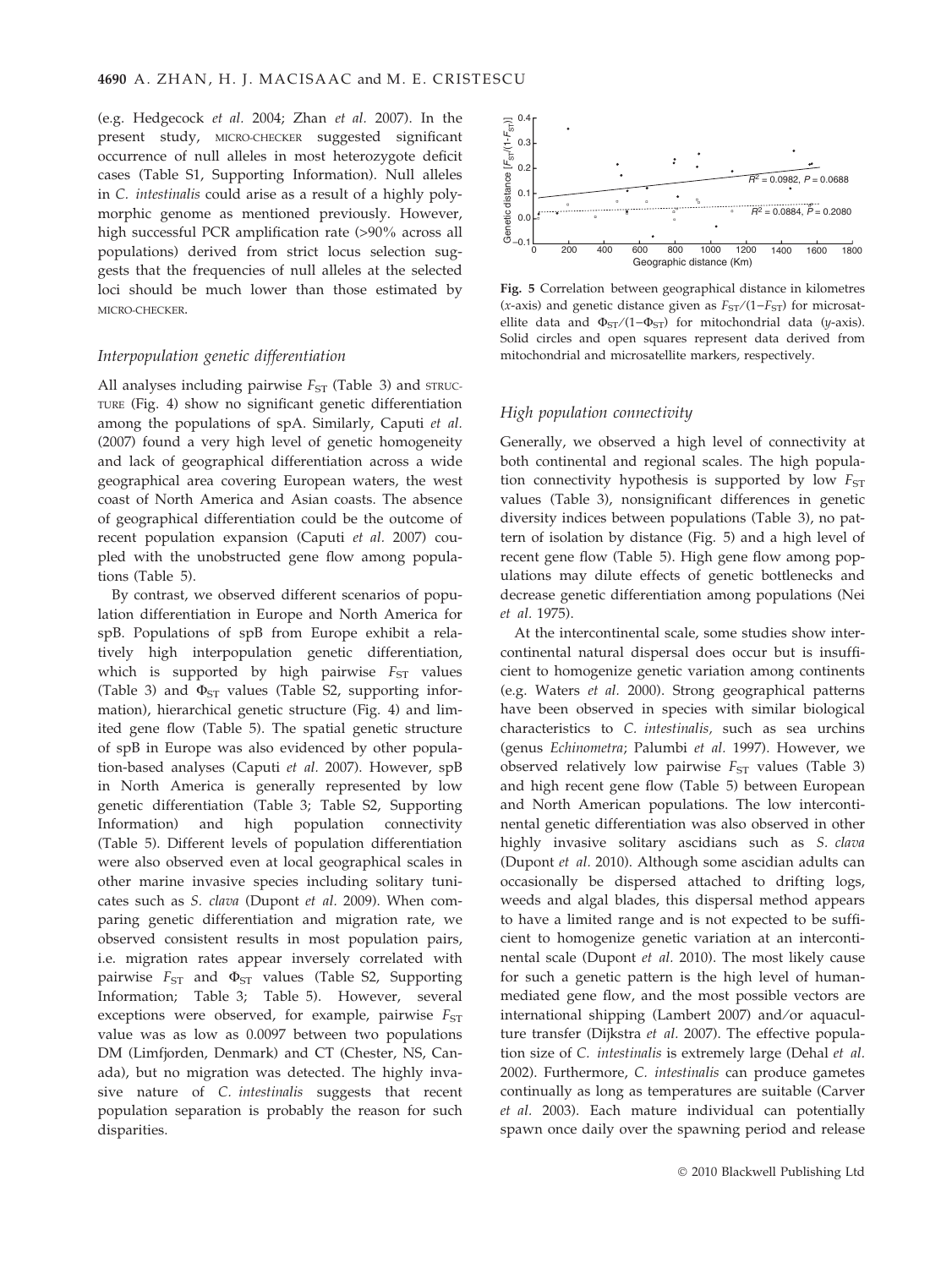approximately 500 eggs per day (Carver et al. 2003). After 1–5 days of a free-swimming, nonfeeding larval stage, the tadpole larvae metamorphose and then settle down to benthic hard substrates as sessile adults (Carver et al. 2003). Consequently, the large effective population size coupled with other spawning-related characteristics can result in extremely large propagule pools that can be introduced to distant locations in discharged ballast water for larvae and/or gametes or by adults fouled to vessel hull structures or shells of bivalves. In fact, large numbers of propagules have been observed inside ballast tanks of cargo vessels (NOAA report, http://www.glerl.noaa.gov/pubs/ brochures/ballast.pdf).

At a regional scale, high population connectivity in C. intestinalis might result from human-mediated and natural dispersal. The most direct evidence supporting human-mediated dispersal comes from gene flow analyses (Table 5). On the east coast of North America, larvae advected by currents should mainly migrate from north to south, given the dominant marine currents in this zone (Kenchington et al. 2006). However, gene flow between populations does not thoroughly support this hypothesis. Instead, results suggest long distance migration between geographically distant populations (Table 5). Additionally, almost all populations in this study were sampled from enclosed waters. Usually, marine currents and retention gyres associated with banks or embayments in bays or gulfs can form significant genetic barriers for marine species with lifestyle of a free-swimming larval stage and sedentary adult (Bilton et al. 2002; Zhan et al. 2009). However, we observed a high level of population connectivity among both European and North American populations. Possible reasons for such population connectivity include aquaculture transfers and shipping, which are responsible for regional spread of other species such as the clubbed tunicate S. clava (Dijkstra et al. 2007).

Compared to other tunicates, natural dispersal of C. intestinalis at regional and local scales is expected to be high because of its life history characteristics, especially a large effective population size, long spawning time and a long free-swimming larval phase. Marine species with similar characteristics usually exhibit very low geographical differentiation (Palumbi 1992; Nielsen & Kenchington 2001; Zhan et al. 2009). Although local recruitment has been observed in C. intestinalis (Howes et al. 2007), regional natural dispersal has been confirmed (Svane & Havenhand 1993). A high level of natural dispersal was found in other species with similar biological characteristics. For example, Tremblay et al. (1994) modelled the scallop larvae (Placopecten magellanicus) distribution and suggest populations in the vicinity of Georges (Canada) and Georges (US) can mix in a

single generation, although they acknowledge that self-recruitment is possible for both areas. The high potential of natural dispersal of C. intestinalis might partially be responsible for the high population connectivity at regional scales.

# Conclusions

Both phylogenetic and population genetic analyses support that Ciona intestinalis is a species complex consisting of at least four highly divergent species. Interestingly, two of them (spA and spB) are invasive and have a global distribution, whereas the other two (spC and spD) remain restricted to their native ranges. Phylogenetic and population genetic analyses of the two invasive species provide evidence of high population connectivity among locations. Genetic analyses support the hypothesis that continuous human-mediated gene flow, coupled with high potential for natural dispersal, is responsible for high population connectivity at both regional and continental scales. Given high apparent connectivity of populations in Europe and North America and economic harm that results from establishment of new populations in areas supporting aquaculture, greater attention must be paid to identifying and managing pathways responsible for ascidian introductions.

# Acknowledgements

We thank G. Arsenault, Z. Bao, T. Begun, T. Bolton, J. Cheng, J. Davidson, M. Ekins, R. Graille, P. Chevaldonne, C. Griffiths, C. Hiebenthal, J. Hill, J. Hu, X. Huang, R. Karez, P. Kjerulf, A. Lacoursière-Roussel, C. Lejeusne, B. Ligondes, C. Lyons, K. Maczassek, J. Nicolas, M. Nydam, A. Ramsay, J. Reimhardt, M. Ruis-Viladomiu, H. Soennichsen, A. Teaca, X. Turon, B. Vercaemer, M. Wahl, Z. Zhou and F. Zuberer for assistance with sample collection. A. Abisola helped with DNA extractions. D. Bock (University of Windsor), J. Darling (US Environmental Protection Agency), T. Duda (University of Michigan), M. Ekins (Queensland Museum) and anonymous reviewers provided valuable comments. This work was supported by research grants from Natural Sciences and Engineering Research Council of Canada (NSERC) and the Canadian Aquatic Invasive Network (CAISN) to MEC and HJM, an DFO Invasive Species Research Chair to HJM and an Ontario Ministry of Research and Innovation, Early Researcher Award to MEC.

## References

- Andreakis N, Caputi L, Sordino P (2007) Characterization of highly polymorphic nuclear microsatellite loci from the ascidian Ciona intestinalis. Molecular Ecology Notes, 7, 610–612.
- Ben-Shlomo R, Paz G, Rinkevich B (2006) Postglacialperiod and recent invasions shape the population genetics of Botryllid Ascidians along European Atlantic coasts. Ecosystems, 9, 1118–1127.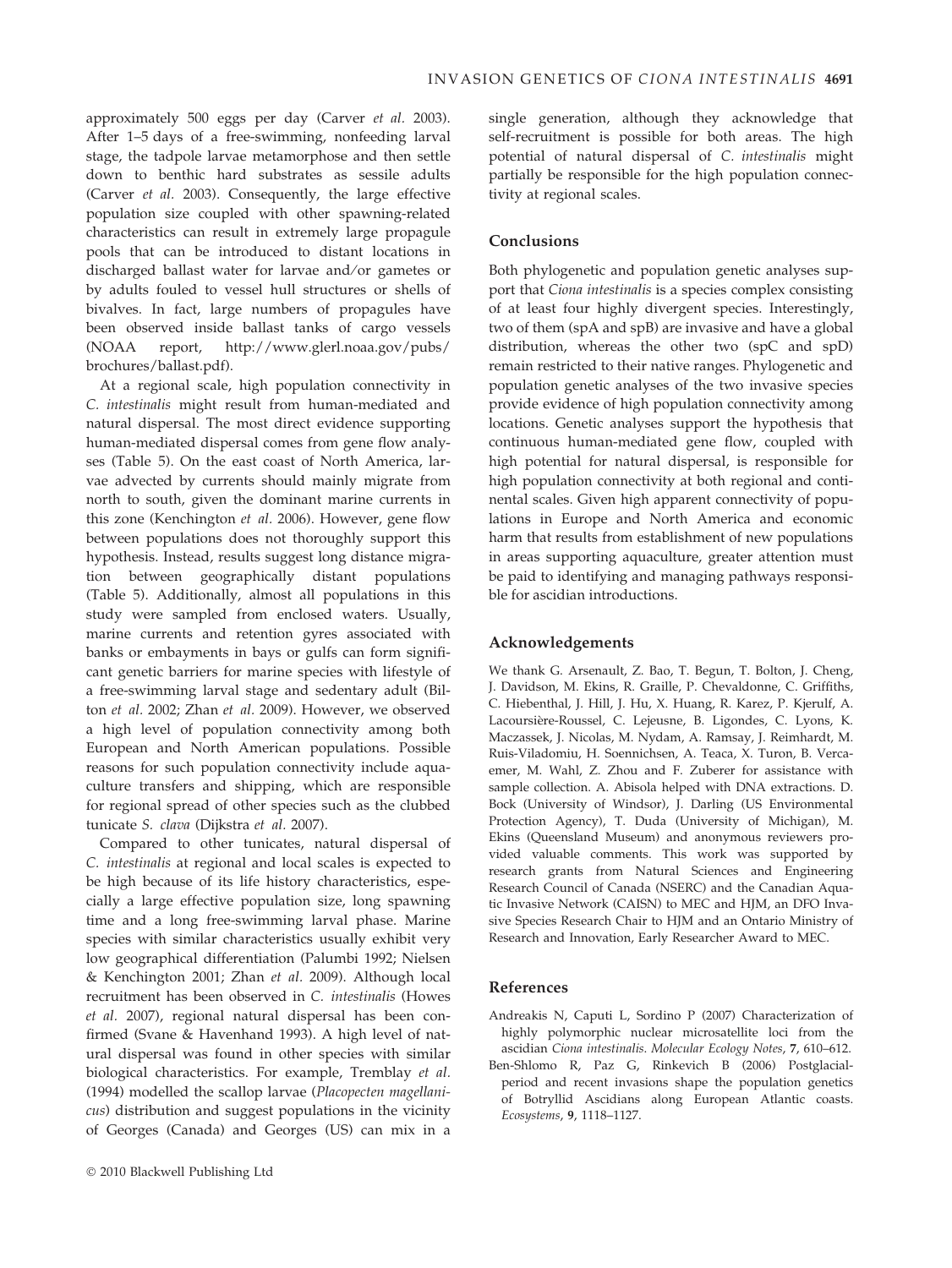- Bilton DT, Paula J, Bishop JDD (2002) Dispersal, genetic differentiation and speciation in estuarine organisms. Estuarine, Coastal and shelf Science, 55, 937–952.
- Blum JC, Chang AL, Liljesthröm M, Schenk ME, Steinberg MK, Ruiz GM (2006) The non-native solitary ascidian Ciona intestinalis (L.) depresses species richness. Journal of Experimental Marine Biology and Ecology, 342, 5–14.
- Caputi L, Andreakis N, Mastrototaro F, Cirino P, Vassillo M, Sordino P (2007) Cryptic speciation in a model invertebrate chordate. Proceedings of the National Academy of Sciences USA, 104, 9364–9369.
- Caputi L, Borra M, Andreakis N, Biffali E, Sordino P (2008) SNPs and Hox gene mapping in Ciona intestinalis. BMC Genomics, 9, 39.
- Carver CE, Chisholm A, Mallet AL (2003) Strategies to mitigate the impact of Ciona intestinalis (L.) biofouling on shellfish production. Journal of Shellfish Research, 22, 621–631.
- Clement M, Posada D, Crandall KA (2000) TCS: a computer program to estimate gene genealogies. Molecular Ecology, 9, 1657–1659.
- Cristescu ME, Hebert PD, Onciu TM (2003) Phylogeography of Ponto-Caspian crustaceans: a benthic-planktonic comparison. Molecular Ecology, 12, 985–996.
- Darling JA, Folino-Rorem NC (2009) Genetic analysis across different spatial scales reveals multiple dispersal mechanisms for the invasive hydrozoan Cordylophora in the Great Lakes. Molecular Ecology, 18, 4827–4840.
- Dehal P, Satou Y, Campbell RK et al. (2002) The draft genome of Ciona intestinalis: insights into chordate and vertebrate origins. Science, 298, 2157–2167.
- Dias GM, Duarte LFL, Solferini VN (2006) Low genetic differentiation between isolated populations of the colonial ascidian Symplegma rubra Monniot, C. 1972. Marine Biology, 148, 807–815.
- Dijkstra J, Harris LG, Westerman E (2007) Distribution and long-term temporal patterns of four invasive colonial ascidians in the Gulf of Maine. Journal of Experimental Marine Biology and Ecology, 342, 61–68.
- Dupont L, Viard F, Dowell MJ, Wood C, Bishop JDD (2009) Fine- and regional-scale genetic structure of the exotic ascidian Styela clava (Tunicata) in southwest England, 50 years after its introduction. Molecular Ecology, 18, 442– 453.
- Dupont L, Viard F, Davis MH, Nishikawa T, Bishop JDD (2010) Pathways of spread of the introduced ascidian Styela clava (Tunicata) in Northern Europe, as revealed by microsatellite markers. Biological Invasions, 12, 2707–2721.
- Evanno G, Regnaut S, Goudet J (2005) Detecting the number of clusters of individuals using the software STRUCTURE: a simulation study. Molecular Ecology, 14, 2611–2620.
- Excoffier L, Laval G, Schneider S (2005) Arlequin (version 3.0): an integrated software package for population genetic data analysis. Evolutionary Bioinformatics Online, 2005, 47–50.
- Goldstien SJ, Schiel DR, Gemmell NJ (2010) Regional connectivity and coastal expansion: differentiating preborder and post-border vectors for the invasive tunicate Styela clava. Molecular Ecology, 19, 874–885.
- Goudet J (2001) FSTAT, a program to estimate and test gene diversities and fixation indices (version 396 2.9.3). Available from http://www.unil.ch/izea/softwares/fstat.html.
- Guo SW, Thompson EA (1992) Performing the exact test of Hardy–Weinberg proportion for multiple alleles. Biometrics, 48, 361–372.
- Hampton JO, Spencer PBS, Alpers DL, Twigg LE, Woolnough AP, Doust J (2004) Molecular techniques, wildlife management and the important of genetic population structure and dispersal: a case study with feral pigs. Journal of Applied Ecology, 41, 735–743.
- Harant H, Vernieres P (1933) Tuniciers. Faune de France, 27, 1– 93.
- Hedgecock D, Li G, Hubert S, Bucklin K, Ribes V (2004) Widespread null alleles and poor cross-species amplification of microsatellite DNA loci cloned from the Pacific oyster, Crassostrea gigas. Journal of Shellfish Research, 23, 379–385.
- Howes S, Herbinger CM, Darnell P, Vercaemer B (2007) Spatial and temporal patterns of recruitment of the tunicate Ciona intestinalis on a mussel farm in Nova Scotia, Canada. Journal of Experimental Marine Biology and Ecology, 342, 85–92.
- Huntsman AG (1912) Ascidians from the coasts of Canada. Transactions of Canadian Institutes, 9, 111–148.
- Iannelli F, Pesole G, Sordino P, Gissi C (2007) Mitogenomics reveals two cryptic species in Ciona intestinalis. Trends in Genetics, 23, 419–422.
- Jesse R, Pfenninger M, Fratini S, Scalici M, Streit B, Schubart CD (2009) Disjunct distribution of the Mediterranean freshwater crab Potamon fluviatile – natural expansion or human introduction? Biological Invasions, 11, 2209–2221.
- Kano S (2007) Initial stage of genetic mapping in Ciona intestinalis. Developmental Dynamics, 236, 1768–1781.
- Kawamura K, Fujita H, Nakauchi M (1987) Cytological characterization of self incompatibility in gametes of the Ascidian, Ciona intestinalis. Development, Growth & Differentiation, 29, 627–642.
- Kenchington EL, Patwary MU, Zouros E, Bird CJ (2006) Genetic differentiation in relation to marine landscape in a broadcast-pawning bivalve mollusc (Placopecten magellanicus). Molecular Ecology, 15, 1781–1796.
- Kimura M (1983) The Neutral Theory of Molecular Evolution. Cambridge University Press, Cambridge.
- Kott P (1952) The ascidians of Australia. Australian Journal of Marine and Freshwater Research, 3, 206–333.
- Lambert G (2003) New records of ascidians from the NE Pacific: a new species of Trididemnum, range extension and redescription of Aplidiopsis pannosum (Ritter, 1899) including its larva, and several non-indigenous species. Zoosystema, 25, 665–679.
- Lambert G (2007) Invasive sea squirts: a growing global problem. Journal of Experimental Marine Biology and Ecology, 342, 3–4.
- Lambert CC, Lambert G (1998) Non-indigenous ascidians in southern California harbors and marinas. Marine Biology, 130, 675–688.
- Lambert CC, Lambert G (2003) Persistence and differential distribution of nonindigenous ascidians in harbors of the Southern California Bight. Marine Ecology Progress Series, 259, 145–161.
- Lee CE (2002) Evolutionary genetics of invasive species. Trends in Ecology & Evolution, 17, 386–391.
- Martin AP, Palumbi SR (1993) Body size, metabolic-rate, generation time, and the molecular clock. Proceedings of the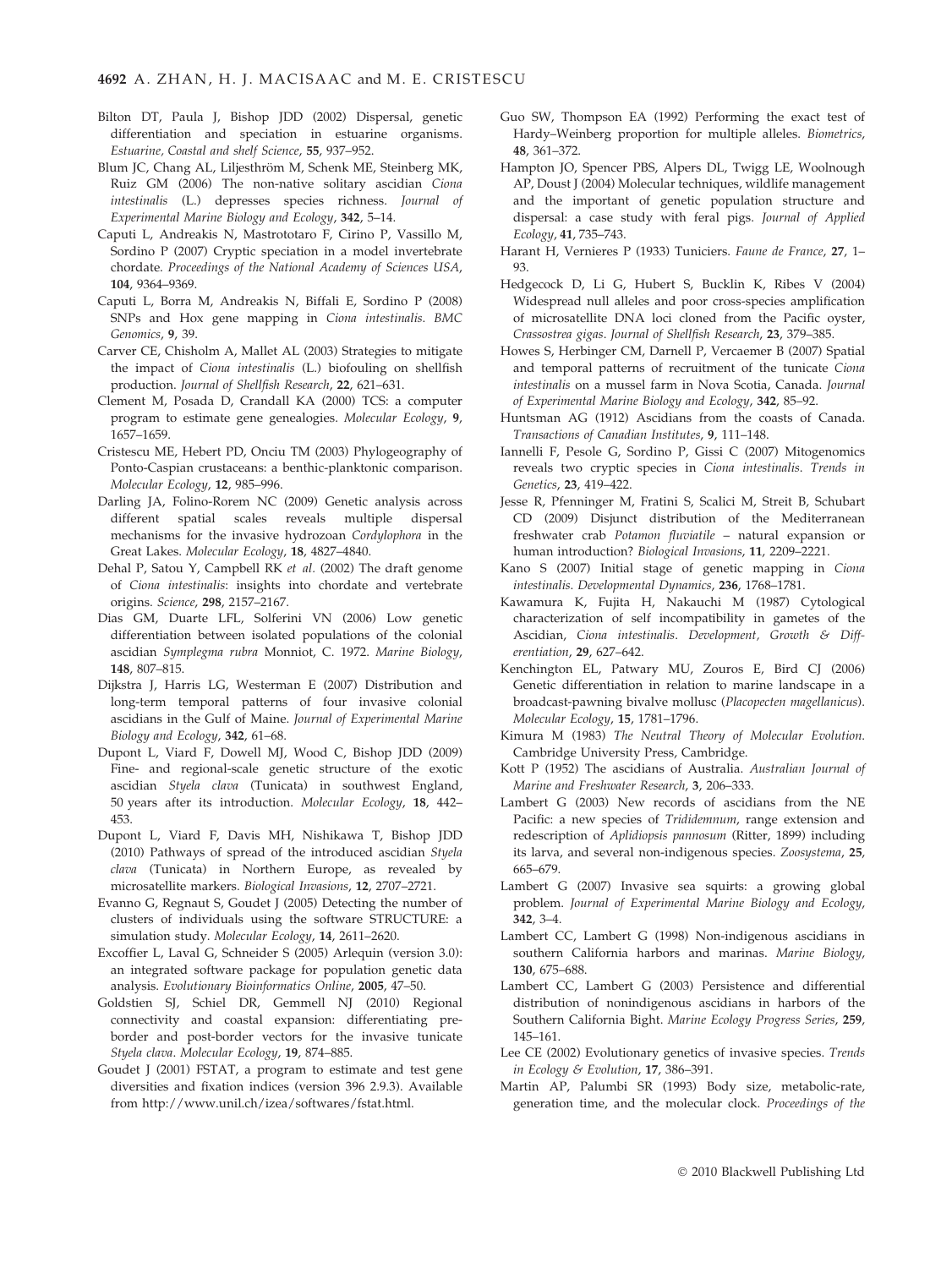National Academy of Sciences of the United States of America, 90, 4087–4091.

- McDonald C (2004) The invasive pest species Ciona intestinalis (Linnaeus, 1767) reported in a harbour in southern Western Australia. Marine Pollution Bulletin, 49, 868–870.
- Monniot C, Monniot F (1994) Additions to the Inventory of Eastern Tropical Atlantic Ascidians; Arrival of Cosmopolitan Species. Bulletin of Marine Science, 54, 71–93.
- Nei M, Maruyama T, Chakraborty R (1975) Bottleneck effect and genetic-variability in populations. Evolution, 29, 1–10.
- Nielsen EE, Kenchington E (2001) Prioritising marine fish and shellfish populations for conservation: a useful concept? Fish and Fisheries, 2, 328–343.
- Nydam ML, Harrison RG (2007) Genealogical relationships within and among shallow-water Ciona species (Ascidiacea). Marine Biology, 151, 1839–1847.
- Nydam ML, Harrison RG (2010) Polymorphism and divergence within the ascidian genus Ciona. Molecular Phylogenetics and Evolution, 56, 718–726.
- van Oosterhout C, Hutchinson WF, Wills DPM, Shipley P (2004) MICRO-CHECKER: software for identifying and correcting genotyping errors in microsatellite data. Molecular Ecology Notes, 4, 535–538.
- Palumbi SR (1992) Marine speciation on a small planet. Trends in Ecology & Evolution, 7, 114–118.
- Palumbi SR (2003) Population genetics, demographic connectivity, and the design of marine reserves. Ecological Application, 13, s146–s158.
- Palumbi SR, Grabowsky G, Duda T, Geyer L, Tachino N (1997) Speciation and population genetic structure in tropical sea urchins. Evolution, 51, 1506–1517.
- Petersen JK, Svane I (1995) Larval dispersal in the ascidian Ciona intestinalis (L.). Evidence for a closed population. Journal of Experimental Marine Biology and Ecology, 186, 89–102.
- Posada D, Crandall KA (1998) MODELTEST: testing the model of DNA substitution. Bioinformatics, 14, 817–818.
- Pritchard JK, Stephens M, Donnelly P (2000) Inference of population structure using multilocus genotype data. Genetics, 155, 945–959.
- Procaccini G, Pischetola M, Lauro RD (2000) Isolation and characterization of microsatellite loci in the ascidian Ciona intestinalis (L.). Molecular Ecology, 9, 1924–1926.
- Ramsay A, Davidson J, Landry T, Arsenault G (2008) Process of invasiveness among exotic tunicates in Prince Edward Island, Canada. Biological Invasions, 10, 1311–1316.
- Raymond M, Rousset F (1995) genepop (version 1.2): population genetic software for exact tests and ecumenicism. Journal of Heredity, 86, 248–249.
- Ricciardi A (2006) Patterns of invasion in the Laurentian Great Lakes in relation to changes in vector activity. Diversity and Distribution, 12, 425–433.
- Rice RW (1989) Analyzing tables of statistical tests. Evolution, 43, 223–225.
- Rocha RM, Kremer LP, Baptista MS, Metri R (2009) Bivalve cultures provide habitat for exotic tunicates in southern Brazil. Aquatic Invasions, 4, 195–205.
- Ronquist F, Huelsenbeck JP (2003) MrBayes 3: Bayesian phylogenetic inference under mixed models. Bioinformatics, 19, 1572–1574.
- Rosati F, Santis RD (1978) Studies on fertilization in the ascidians. I. Self-sterility and specific recognition between

gametes of Ciona intestinalis. Experimental Cell Research, 112, 111–119.

- Rozas J, Sanchez-DelBarrio JC, Messeguer X, Rozas R (2003) DnaSP, DNA polymorphism analyses by the coalescent and other methods. Bioinformatics, 19, 2496–2497.
- Sauvage C, Nierne N, Lapègue S, Boudry P (2007) Single nucleotide polymorphisms and their relationship to codon usage bias in the Pacific oyster Crassostrea gigas. Gene, 406,  $13 - 22$ .
- Seo KS, Lee Y (2009) A First Assessment of Invasive Marine Species on Chinese and Korean Coasts. Biological Invasions in Marine Ecosystems, 204, 577–585.
- Small KS, Brudno M, Hill MM, Sidow A (2007) Extreme genomic variation in a natural population. Proceedings of the National Academy of Sciences USA, 104, 5698–5703.
- Sordino P, Andreakis N, Brown ER et al. (2008) Natural variation of model mutant phenotypes in Ciona intestinalis. PLoS ONE, 3, e2344.
- Sorte CJ, Williams SL, Carlton JT (2010) Marine range shifts and species introductions: comparative spread rates and community impacts. Global Ecology and Biogeography, 19, 303– 316.
- Suzuki M, Nishikawa T, Bird A (2005) Genomic approaches reveal unexpected genetic divergence within Ciona intestinalis. Journal of Molecular Evolution, 61, 627–635.
- Svane I, Havenhand JN (1993) Spawning and dispersal in Ciona intestinalis (L.). Marine Ecology, 14, 53–66.
- Tamura K, Nei M (1993) Estimation of the number of nucleotide substitutions in the control region of mitochondrial DNA in humans and chimpanzees. Molecular Biology and Evolution, 10, 512–526.
- Tamura K, Dudley J, Nei M, Kumar S (2007) MEGA4: molecular evolutionary genetics analysis (MEGA) software version 4.0. Molecular Biology and Evolution, 24, 1596–1599.
- Taylor MS, Hellberg ME (2003) Genetic evidence for local retention of pelagic larvae in a Caribbean reef fish. Science, 299, 107–109.
- Tepolt CK, Darling JA, Bagley MJ, Geller JB, Blum MJ, Grosholz ED (2009) European green crabs (Carcinus maenas) in the northeastern Pacific: genetic evidence for high population connectivity and current-mediated expansion from a single introduced source population. Diversity and Distributions, 15, 997–1009.
- Therriault TW, Herborg L (2008) A qualitative biological risk assessment for vase tunicate Ciona intestinalis in Canadian waters: using expert knowledge. ICES Journal of Marine Science, 65, 781–787.
- Tremblay MJ, Loder JW, Werner FE, Naimie CE, Page FH, Sinclair MM (1994) Drift of sea scallop larvae Placopecten magellanicus on Georges Bank: a model study of the roles of mean advection, larval behaviour and larval origin. Deep Sea Research, 41, 7–29.
- Vinson JP, Jaffe DB, O'Neill K et al. (2005) Assembly of polymorphic genomes: algorithms and application to Ciona savignyi. Genome Research, 15, 1127–1135.
- Waters JM, Dijkstra LH, Wallis GP (2000) Biogeography of a southern hemisphere freshwater fish: how important is marine dispersal? Molecular Ecology, 9, 1815–1821.
- Weir BS, Cockerham CC (1984) Estimating F-statistics for the analysis of population structure. Evolution, 38, 1358– 1370.